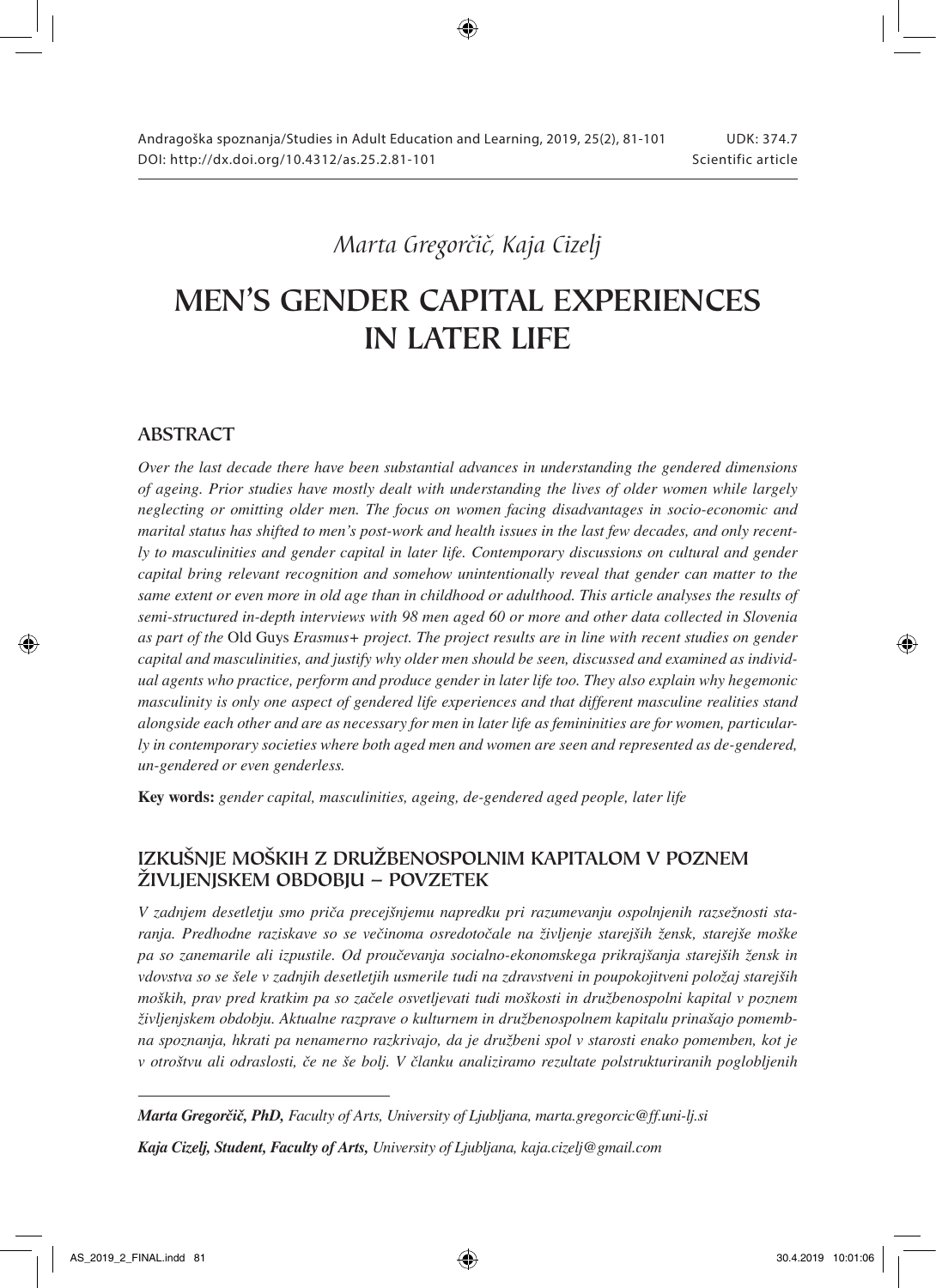*intervjujev z 98 moškimi, starimi 60 let ali več, in druge podatke, zbrane v Sloveniji v okviru projekta Erasmus+* Old Guys*. Rezultati projekta odsevajo ugotovitve nekaterih študij o družbenospolnem kapitalu in moškostih ter utemeljujejo, zakaj je treba (ne)dejavnost starejših moških proučevati prek samih akterjev, ki v poznem življenjskem obdobju še vedno izkazujejo, izvajajo in proizvajajo družbeni spol. Prav tako pojasnjujemo, zakaj je hegemonska moškost le eden od vidikov ospolnjenih življenjskih izkušenj ter da različne moške stvarnosti stojijo druge ob drugi in so v poznem življenjskem obdobju za moške pomembne v enaki meri kot različne ženskosti za ženske. To je v sodobnih družbah, v katerih so tako starejši moški kot starejše ženske dojeti in prikazani kot razspoljeni, odspolnjeni ali celo brezspolni, še toliko bolj pomembno.*

Ključne besede: *družbenospolni kapital, moškosti, staranje, razspoljeni starejši ljudje, pozno življenjsko obdobje*

#### INTRODUCTION

Over the last decade there have been substantial advances in understanding the gendered<sup>1</sup> dimensions of ageing. Feminist studies in particular have deepened issues such as gender roles, identities, relationships, and social capital in later life. As already acknowledged by many scholars, prior studies mostly dealt with understanding the lives of older women while older men have been largely neglected or omitted (Vandervoort, 2000; Arber, Davidson & Ginn, 2003; Mackenzie et al., 2017; Foley, 2018). Although the focus on women facing disadvantages in socio-economic and marital status (women's disadvantages from age and gender inequality as well as widowhood) has shifted to men's post-work and health issues (the loss of the role of men after retirement, and mortality), the subject of men and (hegemonic) masculinities in later life has only recently gained more attention (Connell, 1995; Connell & Messerschmidt, 2005; Arber et al., 2003), particularly with current studies on cultural and gender capital (Bridges, 2009; Huppatz & Goodwin, 2013; Huppatz, 2012; Thompson & Langendoerfer, 2016; Thompson, 2018) and men's community-based activities in later life (Carragher & Golding, 2015; Golding, 2015; Mackenzie et al., 2017; Golding & Foley, 2017). Recent works on the gendered dimensions of ageing have unintentionally revealed that gender matters a lot in later life, probably more than was assumed in prior studies. Thus, the first section of this article briefly summarises recent relevant findings on the gendered dimensions of ageing.

The second section is dedicated to gender capital and masculinity capital – issues that become promising although they are rarely discussed in the context of later life. We tried to justify why older men should be seen, discussed and examined as individual agents who practice, perform and produce gender. We also considered why hegemonic masculinity is only one aspect of gendered life experiences and that different masculine realities stand alongside each other and are as necessary for men in later life as femininities are

<sup>1</sup> When the term gendered is used, it means "ideas about gender: assumptions and beliefs on an individual level as well as societal level, and how they affect thoughts, feelings, behaviours and treatment of women and men" (Arber, Davidson, & Ginn, 2003, p. 4).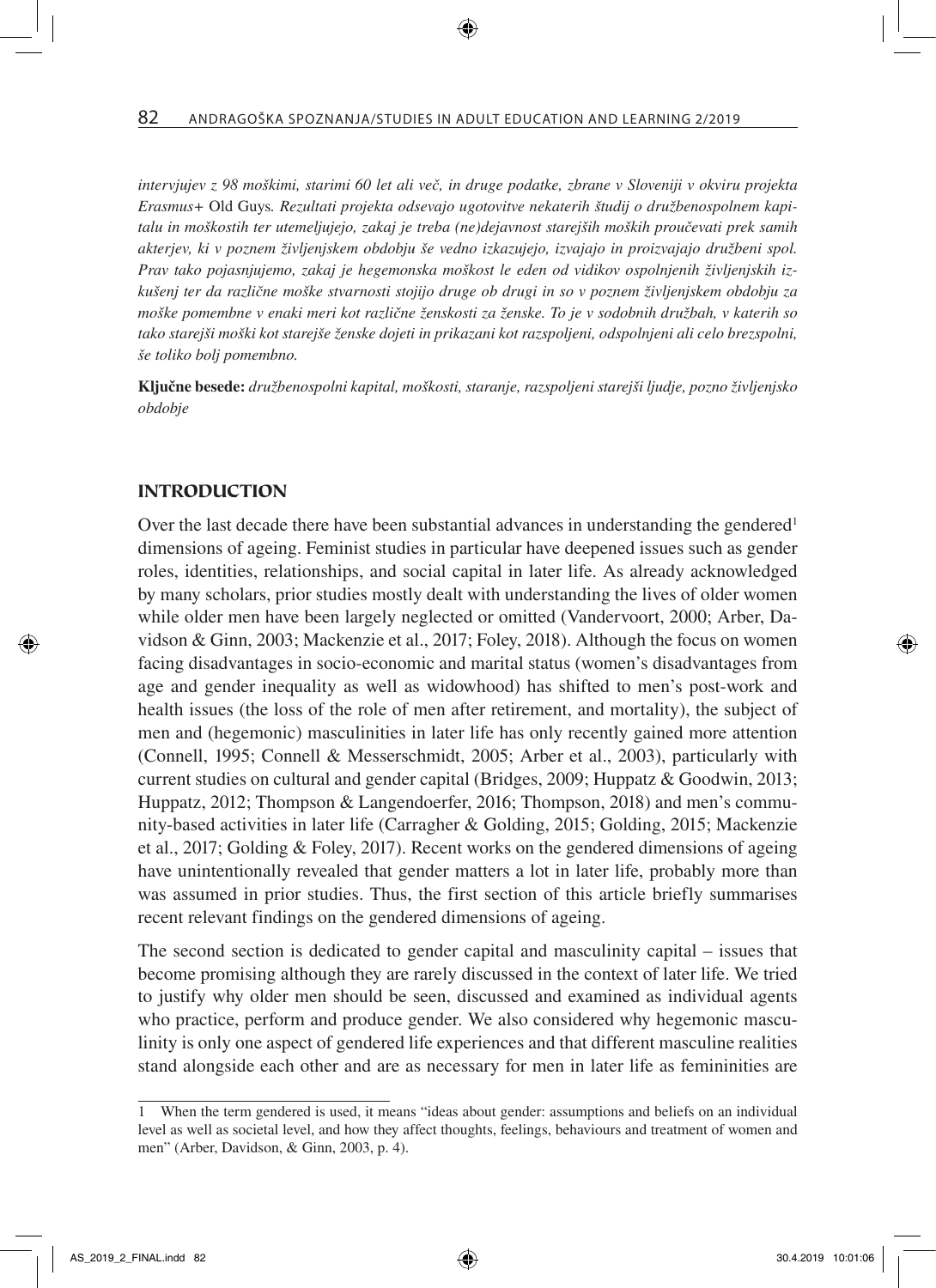for women, particularly because both older men and women are seen and represented as de-gendered, un-gendered, genderless (Thompson, 2018). All these theoretical views and definitions further help us interpret the results of the Slovenian part of the *Old Guys Say Yes to Community*<sup>2</sup> study presented in the third section. A sample of the extensive qualitative study carried out as part of the project, and a content analysis, which was focused solely on the experiences of men with gender capital in later life, is discussed there. Besides presenting the main results of the study on gender capital, we begin by reconstructing two stereotypes that were most frequent in public discussions that we organised as part of the project. The discussion also casts light on other relevant results from the Slovenian study sample, and in particular the insights into how men aged 60 years or more create and produce masculinities and masculinity capital in later life. Besides this, older men's narratives are discussed and examined through individual agents who also practice, perform and produce gender in later life. The final chapter draws attention to some of the shortcomings of the study as well as to the further needs and possibilities of exploring the topics discussed.

# WHY DOES GENDER MATTER IN LATER LIFE?

As already indicated, recent work on the gendered dimensions of ageing has unintentionally revealed that gender can matter even more in old age than in childhood or adulthood (this is mostly due to the sociological rather than the psychological or the physiological aspects of later life, as argued further on in this section). To support this bold assumption, a brief summary of relevant prior findings is necessary.

First, the inequalities that persist between women and men over the whole course of their lives (for example, education level, occupational segregation, income, etc.) become intensified in old age, resulting in 'cumulative disadvantage' (Cruikshank, 2003). In Slovenia the mirror reflection of cumulative disadvantage can be seen in statistical data: while the suicide rate is highest among (older) men and widowers, two thirds of retired people at risk of poverty are women (55,000 or 20.9%, compared to men, 10.4%) (SURS, 2018). Intensified inequalities in later life have mostly been discussed with the accumulation of effects across the life course, but not on the basis of gender capital experiences that might be relevant for aged people and that can change (dramatically) in later life. As already proved by Arber et al. (2003) socio-economic circumstances and the life course of older people continue to connect with and impact on identities, social relations and social well-being in later life but in different ways according to gender. Second, gender roles might change in older age (to remain independent, widowers who had never done household work before learn how to take care of themselves, or men learn how to take

<sup>2</sup> The project is part of Erasmus+ (Strategic Partnership for Adult Education, agreement number: 16-KA204- 021604, case number: KA2-AE-9/16) and took place between October 2016 and August 2019. The leading organisation was the University of Ljubljana; the partner organisations were the Slovenian Association of Adult Educators, the University of Algarve, the University of Wrocław, Tallinn University and the Association of Estonian Adult Educators – ANDRAS.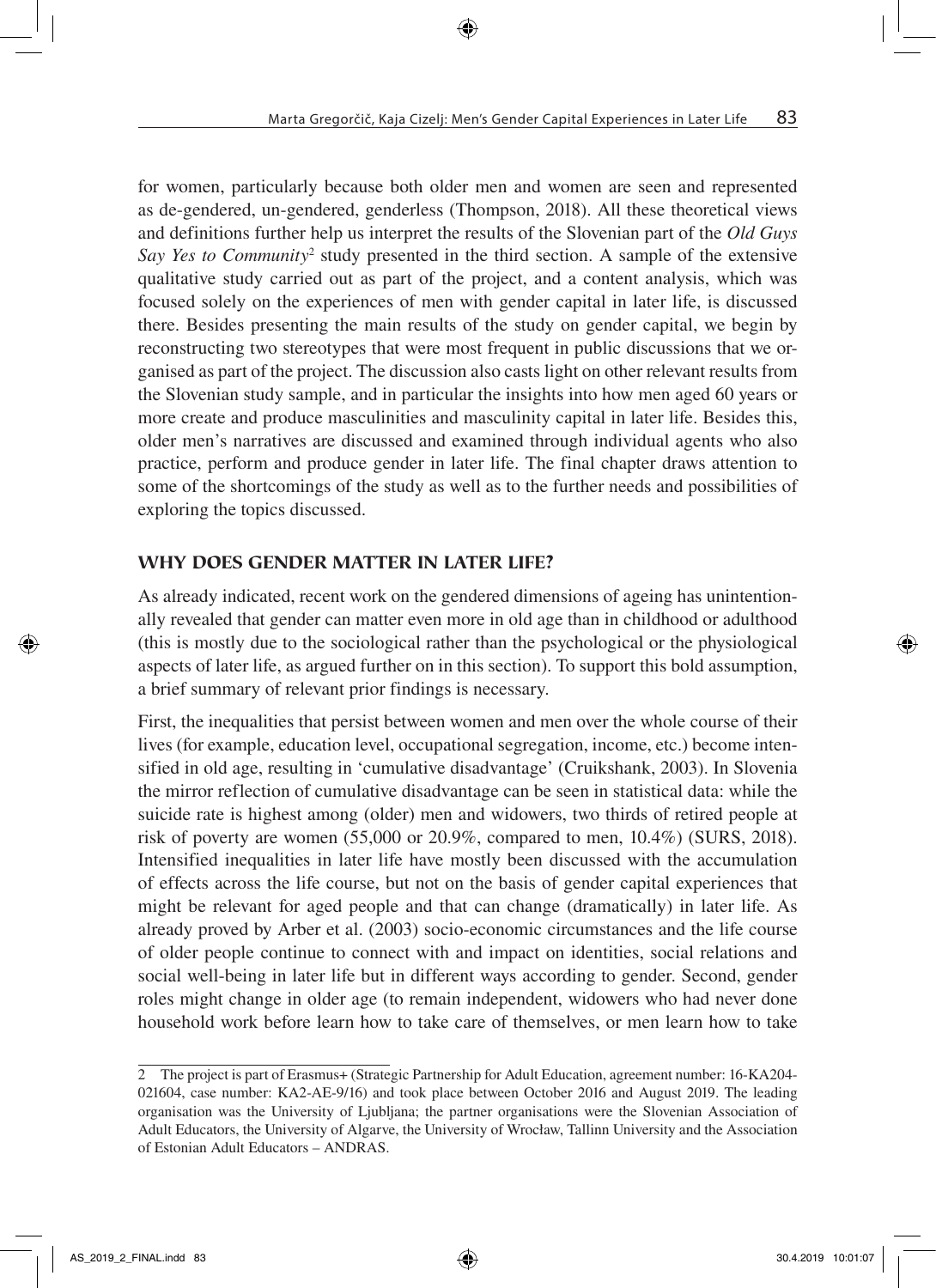care of their spouse in later life, etc., and *vice versa*, older women start to do things they had never done or been able to do because of family obligations or other reasons; among other things, they start to study).

Third, older adults perceived as a de-gendered group (Thompson, 2007; Gleibs et al., 2011) are confronted with new and (un)known situations, roles, assigned identities and attitudes towards them in later life, which are different for women than for men. De-gendering theory proposed that gender becomes a less central aspect of the self as people grow older. Although rejected by many scholars and critical studies, it prevails in contemporary hegemonic discourse on ageism. People become quite comfortable living in their gender costumes, therefore taking them off in old age is not easy (Ryle, 2018). The period of partnering, parenting, and making a living places specific demands on people's performances of gender. "Widowhood and old age might be perceived as a chance to escape those demands, but a closer examination reveals an important dimension of the way those demands are experienced by real people in their everyday lives" (Ryle, 2018, p. 161). Davidson (2001) has shown that for older women, widowhood may lead to a new-found sense of freedom and autonomy, whereas widowers can see no advantages at all to being a widower compared to being married. In his most recent book, Thompson (2018) argues that older men are neither 'de-gendered' nor 'ungendered' nor 'genderless', as often perceived in the discourse of ageism: "To all intents and purposes, growing old seems to be outside conceptualisation of masculinity. In most discourses one can be masculine and one can be old, but not both" (Thompson, 2018, p. 4). Men have trouble dealing with older age because they have followed a masculinity script that left little room for them to negotiate unavoidable problems (Thompson and Langendoerfer, 2016) or because they were left with the 'incomplete masculine script' that concludes somewhere before old age (Spector-Mersel, 2006).

Furthermore, treated as a homogenous group defined solely by age and ageism, older adults face stereotypical and discriminatory attitudes on a daily basis and differently regarding their gendered identity. As discussed by Arber et al. (2003, p. 3), the current generation of older women have had a very different life course from older men. In terms of cohort changes, the lives of women have changed enormously over the last century and the present circumstances of older people can only be understood by reference to their prior life course. Similarly, Thompson (2018) argues "in a manner parallel to the absence of a life span time perspective in masculinity scholarship and thus men's studies emphasis on never-ageing masculinities, the field of social gerontology long employed a lens in which ageing adults were portrayed as gradually moving along a life course unaffected by gender relations, practices and preferences." (p. 5) He also argues for using terms such as 'ageing men/aged men' and 'old/very old' instead of 'older', which "homogenises the vast differences among mature men and blurs the distinctive life experience of middle-aged and older men. It segregates all of these older men as a single group, distinguished from the category 'younger'" (Thompson, 2018, p. 9).

Besides, contradictions with (and within) hegemonic masculinities and traditional femininities may arise and may heighten the advantages or disadvantages of gender capital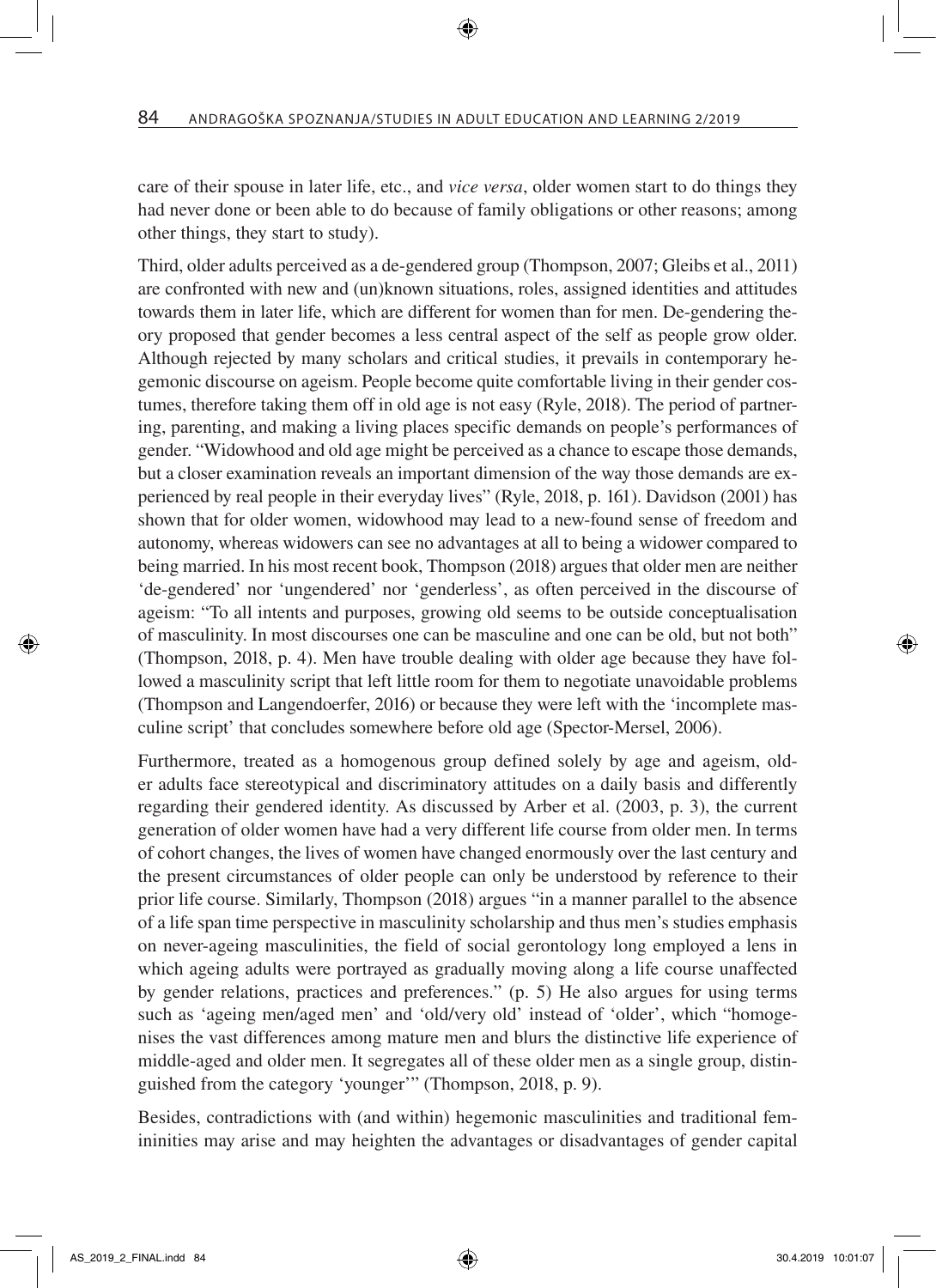(due to the decline of physical health, cognitive capital, etc.). For example, the fact is that older women are more likely than men to spend their final years being cared for by agencies (institutions) outside the family, while widowhood has become normative in western societies (Arber et al., 2003). Another example is 'the othering of ageing' by using non-gendered nouns such as 'seniors' or 'elders' instead of 'old men' (Thompson, 2018). Besides this, older women are facing heavy pressure to 'stay' young and 'look' young, which is less pronounced for men as they age (Featherstone & Hepworth, 2000; Arber et al., 2003), the so-called double standard coined by Sontag (1978). Gender issues also become more and more relevant before retirement since the demand for stereotypical feminine skills (social interaction and embodied performance) is rising as the labour market is changing; this may mean "that working-class femininity is becoming more desirable and sought-after than working-class masculinity" (Huppatz & Goodwin, 2013, p. 296). Furthermore, current discourse on ageing tends to universalise the past and present experiences of men and women so that all differences (including class) disappear.

Last but not least, social support literature has consistently shown that both singlehood and widowhood have different consequences across gender lines (Vandervoort, 2000), among other reasons because men and women are more likely to rely on women as their primary source of emotional support during their whole life and even more in later life (Antoucci & Akiyama, 1987; Belle, 1987; Kessler, McLeod, & Wethington, 1985; Vandervoort, 2000). This finding is in line with the recognition that women are more likely to get involved in caregiving activities, are more responsive to the life events of others, and are engaged in more emotionally intimate, dyadic relationships; men, on the other hand, tend to be more oriented toward socialising or group-oriented social activities compared to women (Vandervoort, 2000). Numerous studies have underlined that women are the ones who bring 'significant emotional events' (Freud, 1964) to people's lives in old age, which are necessary for self-realisation and self-actualisation, and for people to be deeply understood, accepted and valued for what they are at any given point in their life course. This point came very much to light throughout our *Old Guys* research, as presented later in this article under the subtitle 'Priceless wife/partner'.

### GENDER CAPITAL AND (HEGEMONIC) MASCULINITIES IN LATER LIFE

Connell's concept of hegemonic masculinity has undergone fundamental transformations during the last few decades and Connell herself played a central role in the reformulation of the concept (Connell, 1995; Connell & Messerschmidt, 2005). Hegemonic masculinities have been broadly used as a specific type of masculinity that subordinated other masculinities and femininities to provide men with guidelines and models of masculine conduct so that they could behave properly. The concept turned out to be applicable to all contexts of organising and understanding gender hierarchy. But hegemonic masculinity limited the male figure to a very specific type of male codes and images (western, white, middle-aged, middle class, heterosexual, etc.), and excluded all other existing patterns of masculinity, not only non-hegemonic masculinities but femininities as well.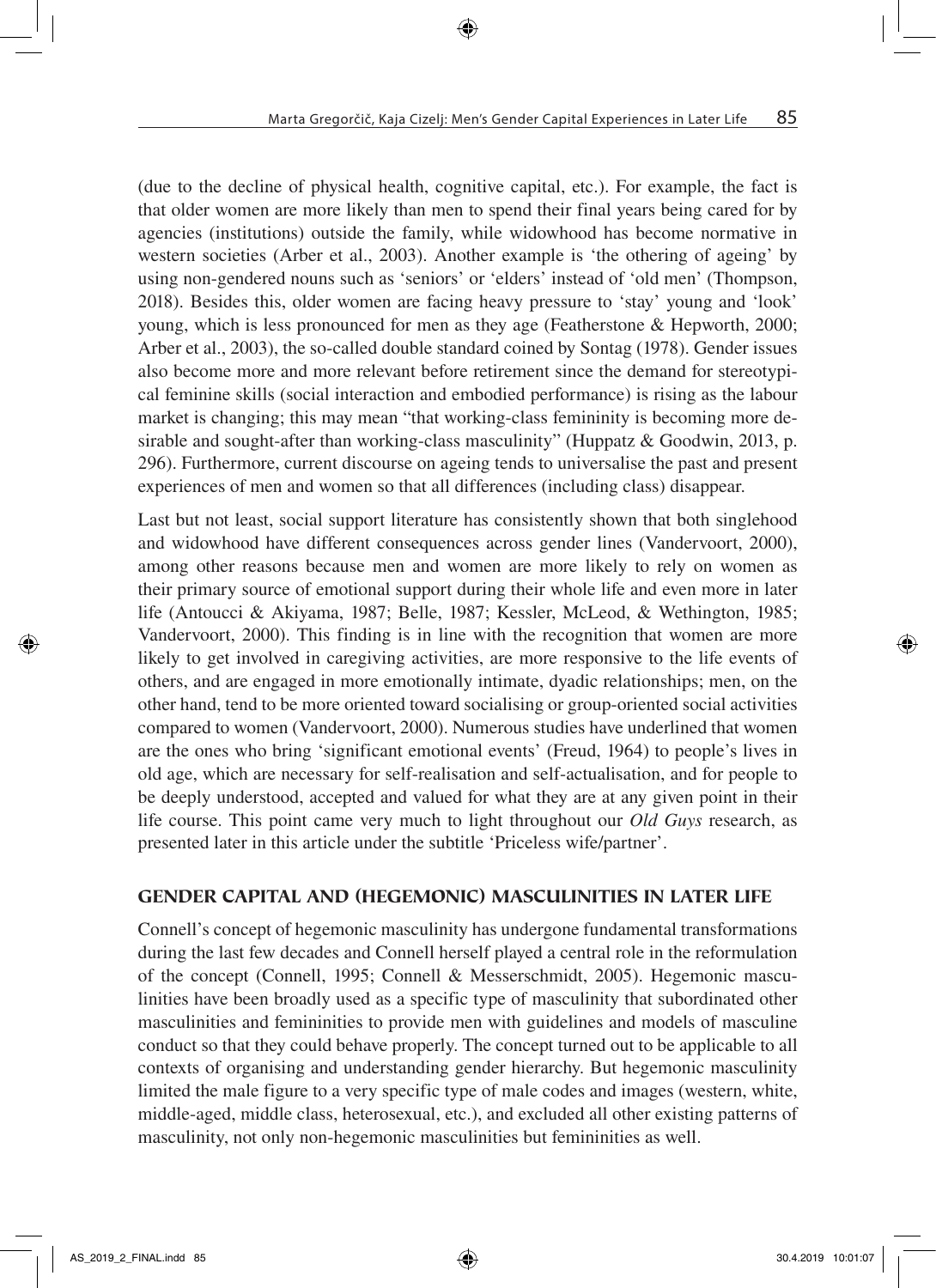Drawing mostly on Huppatz and Goodwin's (2013) article on men's gender capital experiences in working life and other feminists' appropriation of Bourdieu's concept of capital, this section tries to define how male and masculine embodiments can operate as a form of capital which might be accumulated and transacted. Our approach to gender and ageing tries to see beyond solely categorising and comparing male and female, focusing on how and where masculinity and femininity are culturally learnt, produced and reproduced, to avoid the generalisation or universalisation of the differences between masculine and feminine positions, dispositions, practices, and experiences, including class, in the lives of men and women. 'Gender capital' makes gender central in the social space. "Prior" structural analyses have certainly provided invaluable insights into the social inequalities of gender relations and their reproduction. Still missing is the theorising and investigation of men's lived experiences with bodily ageing and getting older in economically developed typically ageist societies" (Thompson, 2018, p. 6). We assume that although it is a concept or construct, 'gender capital' can contribute to making men's experiences in later life visible and present.

Johnson and Repta (2012) emphasised the need to understand gender as plural, relational, multidimensional, and deeply contextual. "Gender is indeed a social and linguistic construction, a nonstable meaning ascribed to the male and female, but instead of categorising and comparing males and females, it is important to focus on how and where masculinity and femininity as social constructions are produced and reproduced" (Huppatz & Goodwin, 2013, p. 293). Bourdieu defined four forms of capital (economic, social, cultural, and symbolic) while several feminist scholars argue that gender disposition may also act as capital, and suggest broadening Bourdieu's notion of capital to include gender as , embodied cultural capital' (McCall, 1992; Skeggs, 2004; Bridges, 2009; Huppatz & Goodwin, 2013). For Bourdieu (1986, 1991, 2005), capital was a resource for class distinction that defines how opportunities are enabled or constrained for individuals in a given field. But embodied cultural capital also takes the form of long-lasting dispositions of the mind and body possessed through the processes of self-improvement or socialisation (Huppatz & Goodwin, 2013). Gendered norms and behaviours are not natural or genetic but taught and learnt. Each societal construct of masculinity varies over time and according to culture, age and position within society (Connell, 1995).

Huppatz and Goodwin (2013) conceptualise gender as cultural capital that exists as feminine, masculine, female and male. "Female capital and male capital relate to the gender advantage that is driven from being perceived to have a female or male body, whereas feminine capital and masculine capital relate to gender advantage that is driven from a disposition or skill set or from simply being hailed as feminine or masculine" (Huppatz & Goodwin, 2013, p. 295). Thus, masculine bodily appearance is only one dimension of masculine capital, a 'muscular masculinity' (ibid., p. 300). Drawing on culturally learned femininities and masculinities, gender capital is a capital that is available to men and women (Huppatz & Goodwin, 2013). It comprises the "knowledge, resources and aspects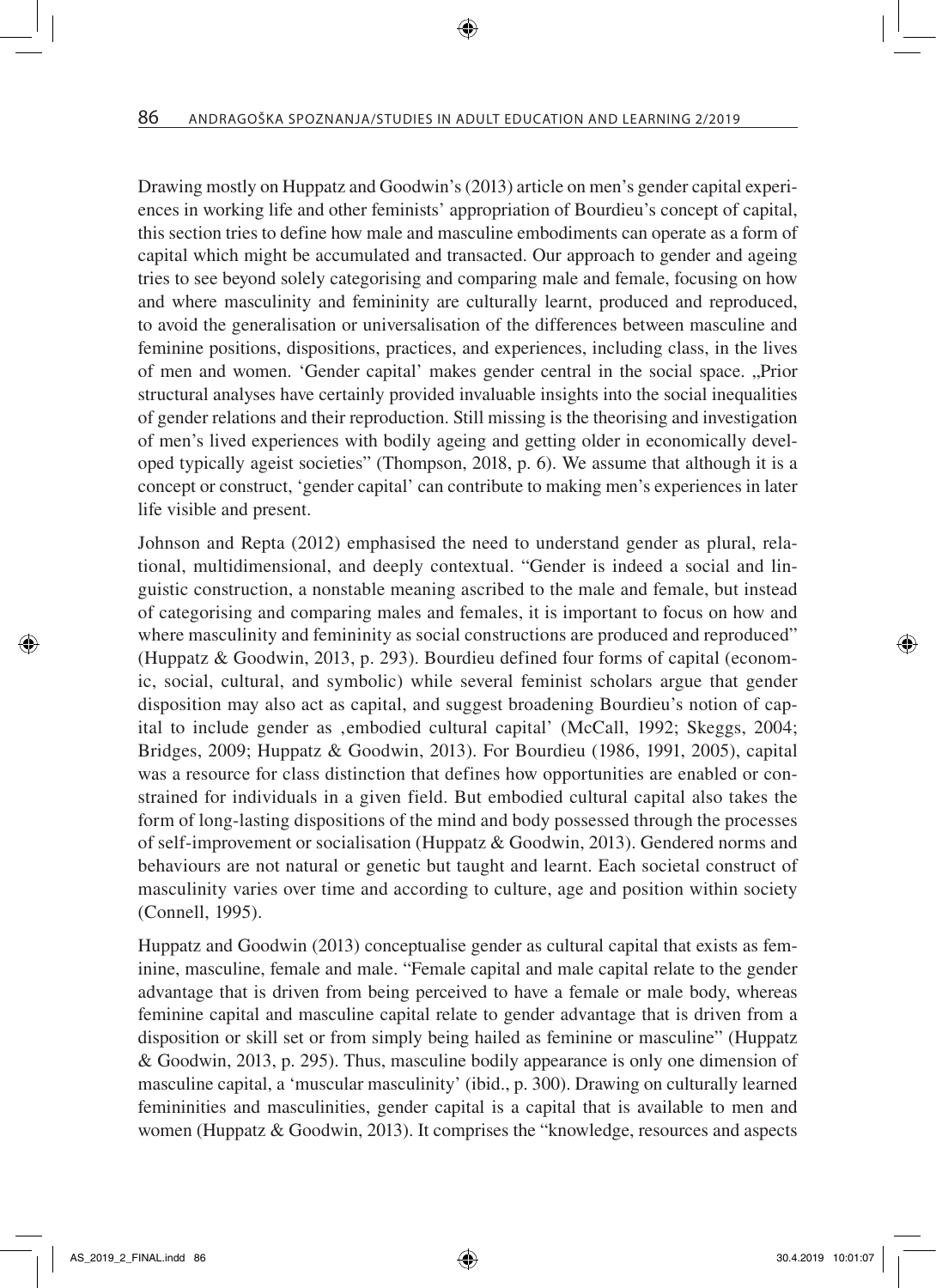of identity available—within a given context—that permit access to regime-specific gendered identities" (Bridges, 2009, p. 92). "Gender capital is also defined, employed and evaluated within a patriarchal gendered order that values a hierarchical relationship between masculinities and femininities, regardless of contextual distinctions" (ibid., p. 93). However, stereotypical or hegemonic gender dispositions may be the most rewarded dispositions and are more likely to be symbolically legitimated (Bridges, 2009; Coles, 2009; Huppatz & Goodwin, 2013).

To restate, male capital relates to the gender advantages that are derived from being perceived to have a male body, and this form of capital is distinct from the capital that flows from being perceived to be masculine (Huppatz & Goodwin, 2013, pp. 299–300). Masculine capital relates to the gender advantages that are derived from culturally and socially learned masculine roles, norms, attributes, behaviours, positions, dispositions, practices, experiences – that are produced and reproduced within a given society as masculinity (or better yet, masculinities, although mostly recognised only as hegemonic masculinity). Masculinity and femininity are relational concepts, which only have meaning in relation to each other (Connell, 1995); in this regard we cannot analyse masculinities without also acknowledging and recognising femininities. At the same time, masculinity and femininity are 'asymmetrical' (Skeggs, 1997) and are inherently historical (Connell, 1995). Their making and remaking is a political process affecting the balance of interests in society and the direction of social change (ibid.).

In contrast to some feminist scholars who claim that women not only accumulate capital, they also possess their own feminine forms of capital, our study situates itself within a gender relations framework which conceptualises masculinities as relatively enduring sets of normative male practices yet simultaneously as practices that are open to and currently undergoing normative shifts (Golding, 2015; Mackenzie et al., 2017). Doing gender differently can be advantageous in later life. Among older men, there are "several factors that can threaten the maintenance of a masculine identity, including poor health, decreased mobility, increased reliance on others, and seeking traditional healthcare services and community-based services for help with loneliness and social isolation" (Reynolds et al., 2015), among other also hegemonic masculinities and traditional femininities.

Drawing on 98 sources of scientific data (articles, papers, studies, etc.), some of which were published sometime after 2000, Thompson and Langendoerfer (2016) assessed to what extent old men used the 1950s and 1960s 'masculine blueprint' as defined by Brannon (1976)<sup>3</sup>. They support the argument that "performances of masculinities remain important to older men" and that "older men appear to have embodied masculinities and acquired a gender habitus which resembles Brannon's 'blueprint of manhood'. Further, in

<sup>3</sup> To sum up Brannon's definition of the 'masculine blueprint' in four categories: (1) show no weakness and emotional vulnerability; (2) strive to be respected and admired; (3) stay strong, silent and calm; (4) never give up and live life on the edge.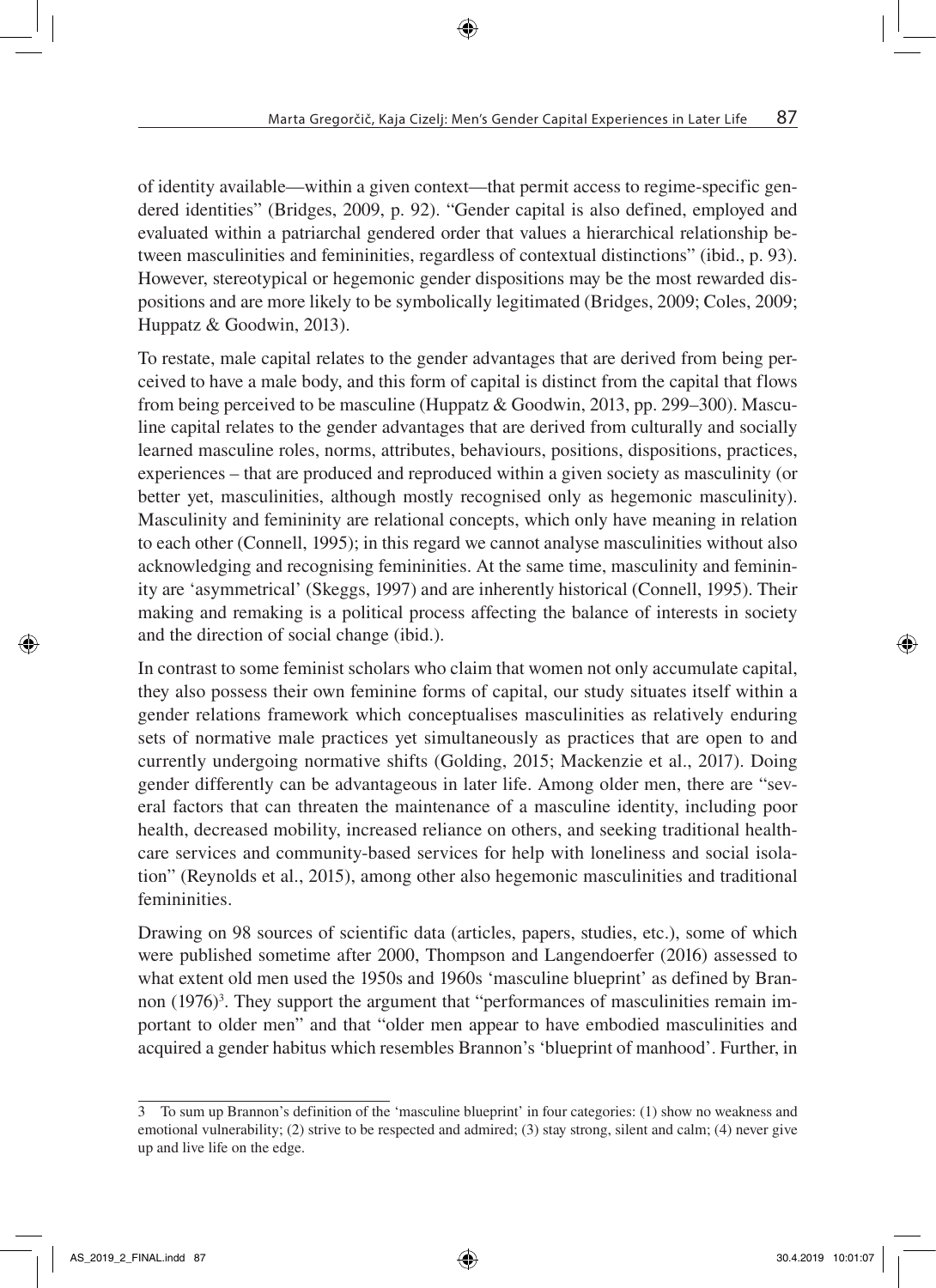the absence of distinctive cultural guidelines as to how to be an ageing man, the rules that older men followed were nuanced versions of the idealised masculinity script" (Thompson & Langendoerfer, 2016, p. 136). They also found out that "men typically present narrative identities in keeping with the hegemonic young man model of masculinity, and, most likely, their former selves" (ibid.); older men were also not pleased with the de-masculinised way they were treated within ageist encounters or their occupying of an 'otherness' status (ibid., p. 137).

We explored men's 'gender capital experiences' within feminised/masculinised social and community spaces available for men in later life; and within a society where the hegemony of agrarian patriarchy was replaced with new practices of 'the separate sphere', 'the cult of youth', and the socialist 'cult of solidarity' and 'manhood' that idealised the strong, self-confident, working, independent common man, who provides housing, safety and everything else necessary for a decent life. The cohorts of men in our study are from generations (mostly born in the 1940s and 1950s) when gender identities and practices were scripted by clear heteronormative and ageist masculinity directives, which provided men with a 'blueprint' for their behaviour and emotions.

#### THE METHOD AND THE SAMPLE

This article is based on extensive qualitative research on the inclusion of older men aged 60 or more in local communities in Slovenia, which was carried out in the spring of 2017. The research includes three focus groups, 98 half-structured in-depth interviews, 10 case studies of good practices, and a review of existing academic literature and Slovenian and European policies on education and inclusion of older adults of local communities for better quality of life.

Of the 22 participants included in the three focus groups carried out in Ljubljana-Bežigrad (2) and Ajdovščina (1), 5 were representatives of municipality, city, and town institutions, 6 were representatives of public institutions, and 11 were representatives of non-governmental organisations or civil society. Of the 98 interviews chosen for analysis, 42 were conducted in the urban environment of the capital  $(Be\check{z}igrad)^4$ , 41 in a half-urban municipality (mostly Ajdovščina)<sup>5</sup> or nearby rural areas, and 15 with other active older adults, so-called sociocultural animators in various parts of Slovenia, mainly from rural environments or from smaller towns (6 in the Posavska region, 2 in the Gorenjska region, 2 in the Osrednjeslovenska region and 1 in the Jugovzhodna region), as well as 4 from

<sup>4</sup> The district community of Ljubljana-Bežigrad is the wealthiest quarter of the capital of Slovenia according to GDP per capita, is part of the region with the highest monthly average income per capita (1,099 EUR in 2015), and has the lowest risk of poverty rate (11.8) (SURS, 2017).

<sup>5</sup> The municipality of Ajdovščina lies in the Goriška region in the western part of Slovenia. It was hit by two economic crises in the last 30 years. Although the western part of Slovenia used to have higher quality of life compared to regions in the eastern part, Ajdovščina has lost this privilege as a result of the crises and is now in the national average. For a special analysis of older men's participation in Ajdovščina, see Gregorčič (2017).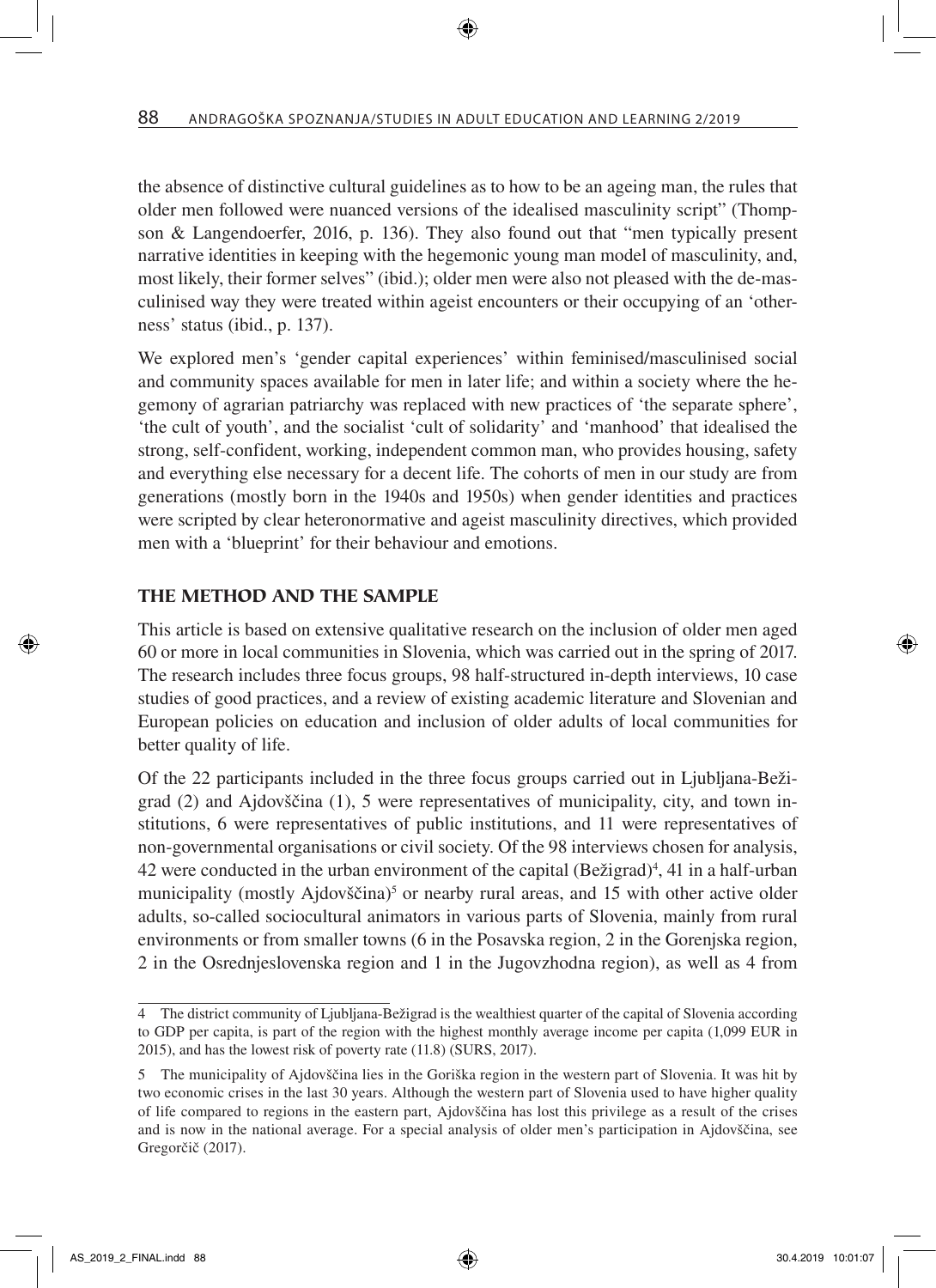Ljubljana. The sociocultural animators were selected by the students of the Socio-Cultural Animation and Education for Community Development course at the Department of Educational Sciences.

The average age of the interviewees was 71. The most represented age groups were 60–69 (46%) and 70–79 (41%), while the least represented age group was 80 years or more (12%). Three retired persons younger than 60 were also included in the research. The youngest interviewee was 56 years old and the oldest 86. The majority of the interviewees had completed upper secondary education, that is, general, vocational, and technical upper-secondary education (ISCED level 4 and 5) (54%), followed by a completed first cycle of tertiary education, that is, higher vocational education and higher professional and academic education (ISCED level 6) (25%). 10% of the interviewees were less educated, with three interviewees who had not finished primary education, three who had completed primary education (ISCED level 2) and four who had completed lower secondary education (ISCED level 3). Similarly represented were interviewees who had completed the second and third cycle of tertiary education (graduate and postgraduate, ISCED level 7 and 8) (11%). 95% of the interviewees were retired, and 5% of the interviewees aged 60 years old or more were still employed. 3% of the retired interviewees were still registered as economically active as sole proprietors or carrying out another form of paid work. The majority of interviewees were married or in a relationship (79%), 15% were widowed and 5 interviewees were single or divorced.

The semi-structured interviews took an average of one hour and a half and were as a rule conducted by qualified interviewers at the interviewees' home, their NGO office or other place they had chosen as a 'safe space'. The interviews consisted of four sets of questions: (1) the interviewees' personal life histories; (2) their roles in the community and their understanding of the community; (3) an assessment and understanding of the lives of men aged 60+ in their communities, their knowledge and skills; (4) their engagement with and participation in formal and informal organisations as well as the advantages in knowledge, skills, attitudes and practices they had gained in that way. The interviewees were guaranteed anonymity; therefore, the research findings are presented in a way that does not reveal their identities.

The method of open coding and selective/focused coding (Glaser, 1992) was used in the first stage of analysis, to find preliminary thematic categories arising from the interviewees' statements and to develop conceptual categories that synthesise more data/codes (ibid.). For the purpose of this article, we focused only on the gendered dimensions of aged men: *when* and *why* gender was mentioned or used/expressed in the narratives, as well as in what way, in what contexts. Besides content analysis focused on gender/ed life histories, life situations and interpretations, we also conducted discursive analysis when applicable. Other relevant data from the research were also examined through the same lens. In this article we provide some examples from the interviews to illustrate men's gender capital experiences, particularly masculine capital.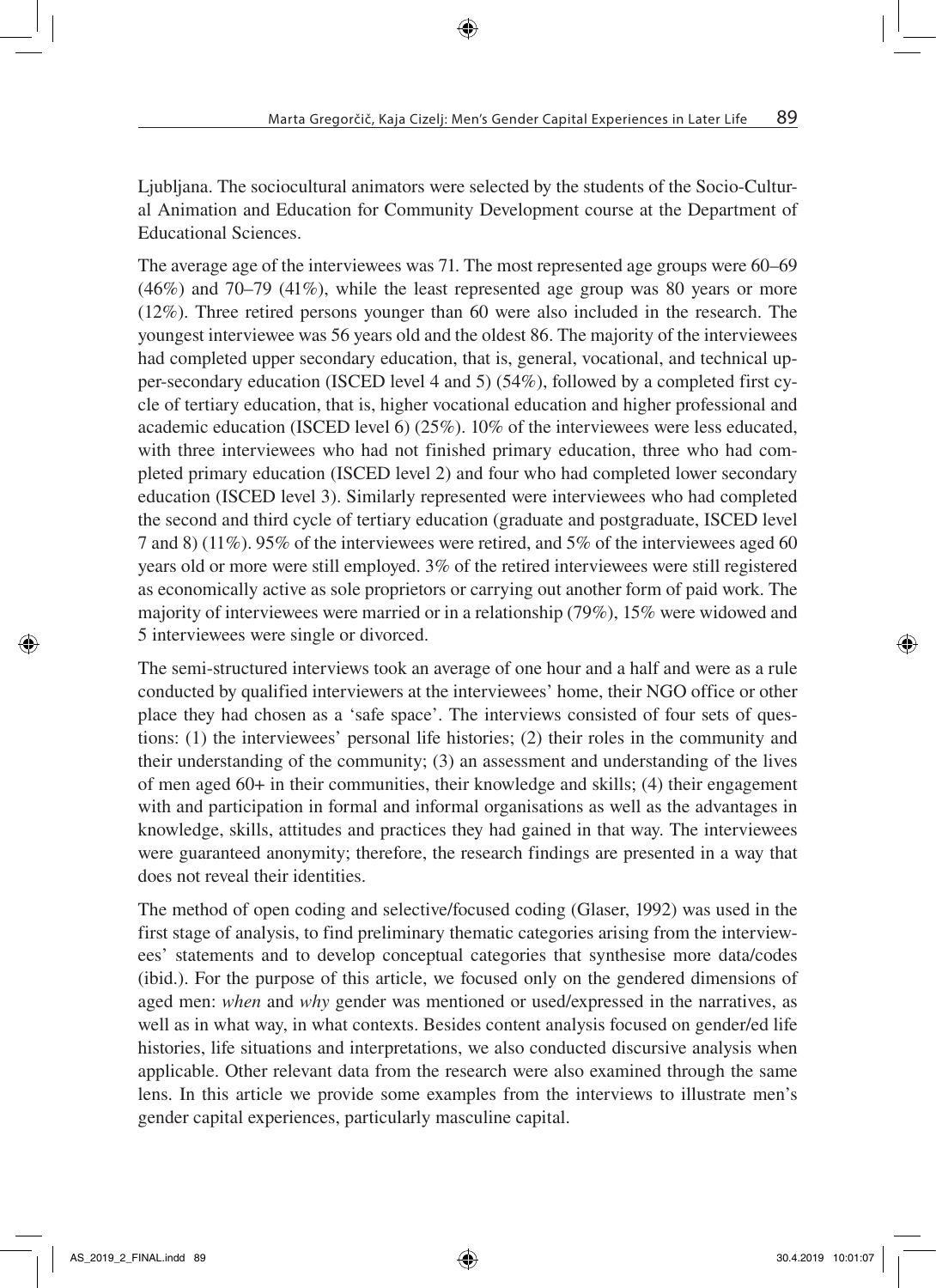#### RESULTS AND DISCUSSION

During our project, we were faced with two stereotypes. The first one was based on the assumption that older men do not deserve "special research attention" and the second one was "aimed against" the very active students in later life – older women. However, the study has shown that men stay at home for very different reasons (their pension is too low, stress upon retiring, lack of social contacts, erased past life histories, social spaces and masculinity spaces, etc.). They create or do things mostly within their family circle, neighbourhood or village, rather than in educational and other civil society institutions which had not been traditionally intended for men, or in the wider community and its organisations if they had not been involved in them before retiring or if they had not prepared for that themselves before their retirement (see Gregorčič, Jelenc Krašovec, Močilnikar, & Radovan, 2018). One of the most important reasons for their inactivity is also the absence of a clear masculinity blueprint in later life.

#### Men in later life do not deserve "research attention"

The first stereotype which we encountered in public discussions, focus groups, in consultations with stakeholders in the education of older adults etc., was reproduced by men and women alike, although more often by men than women, by experts and laypersons alike, and especially by the interviewees in our study since we posed numerous questions directly asking them about the "(in)activity of older men in the community". They referred to gender inequality, namely citing "women as the ones" who have actually been marginalised or underprivileged their whole lives and saying that men thus do not need "special treatment", particularly not in the context of "marginalisation". Moreover, they did say that women, in addition to all the work they do for their partners, "take care" of them and often look after them in the latter part of their lives. A 66-year-old sociocultural animator from an urban environment provided a multifaceted view of the issue:

> I think that women feel a stronger need to socialise, while men prefer their peace and quiet, and they stay at home. They do attend various events but not any activities. There are only women in the folkloric association, there are no men, except for two musicians. Even in the pensioners' association, there are almost only women. Men are not involved in those different associations that we have. I think that men prefer their peace and quiet. We used to join associations in order to socialise, participate in performances, events and to meet girls. Today, young people who join them do not have these interests anymore. Back then the focus was on quality, while now it is more on quantity. It used to be spontaneous, meeting people from your own neighbourhood. I've known some of them for 50 years now. You can learn a lot in every association. For me, it was a 'school for life'.

Similarly, the stories of some other active interviewees indicated that in the socialist period (in the 1960s and 70s), where and how a person was (socially) engaged used to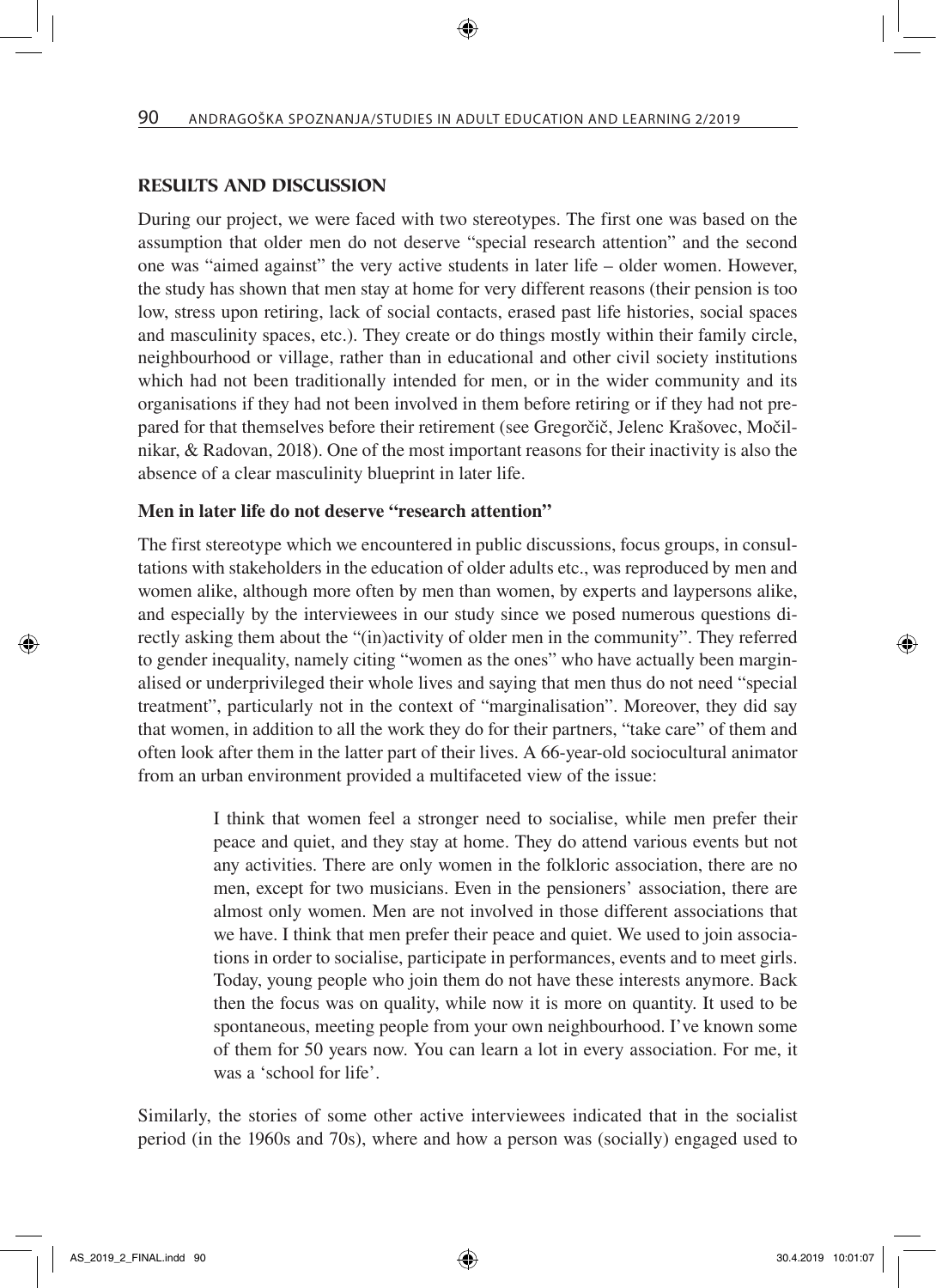be more important than their level of education, profession or job. And yet, our study has shown that the vast majority of the interviewees actually generalised the social inactivity of older men as "male inactivity" in later life. In fact, they claimed that men do not deserve "research attention" simply because they are "lazy", "keeping themselves company is enough" or even "too much", that they are "loners by nature", that they "age sooner than women", that they "do not feel like doing anything else than lying on the couch all day", "watching TV" or going to "the pub". The premises from which they started are very important in terms of their view of old men and masculinities in later life, since it is precisely those views of masculinity/masculinities that define masculinity capital in later life. Likewise, the interviewees did not try to defend men's active ageing by referring to various activities and behaviour that older men otherwise carry out and that they carried out themselves. In their stories, they even cited a wide range of tasks "around the house" and "for the home" (building houses or fixing up their children's apartments, working in the workshop, babysitting grandchildren, helping neighbours), working on the farm (the vast majority of the interviewees worked in their garden, farm, vineyard, orchard, apiary, around their vineyard cottage, shed or boules court, etc.) or their hobbies and leisure activities (hiking, firefighting, tennis, football, folklore, etc.). Almost a third of the interviewees perceived a certain part of their apartment as 'their space' – most frequently the study or a special room that served as a library, computer room, studio or music room, and some also had a workshop or a wine cellar, etc. A great many of the interviewees found 'their space', peace and activity in hiking and mountaineering, which were their everyday activities. Some of them took up these recreational activities for health reasons, but most of them had been involved in 'their' recreational activity their whole lives, and walking in later life meant spending their free time in an active and healthy way.

Nevertheless, the study has shown that older men are active and busy but that after retiring many of them had their masculinity space contracted to a context within their family, relatives, neighbours and village, particularly in the rural environment. On the other hand, older men from urban neighbourhoods, who did not have a garden, a shed, a workshop or another 'space of their own', where they could meet friends, neighbours, etc., and who were not active in associations and NGOs, stayed at home. Furthermore, the interviewees made it very clear that their home had also changed – it was no longer a meeting place for various casual visits from friends or a gathering place, as people's habits had changed. Especially in urban environments, older people have shut themselves off for greater safety (to protect against theft, burglary, dealers, insurance agents, etc.) using different security systems, thus also isolating themselves from their neighbours and friends, whereas in some places in the country they have to hire security guards or ask their relatives to look after their houses during funerals or major holidays. Although the interviewees always first referred to pubs when defining a masculine space, many of them explicitly stressed that they did not frequent "men's pubs" in their towns any more even though they still existed in some places.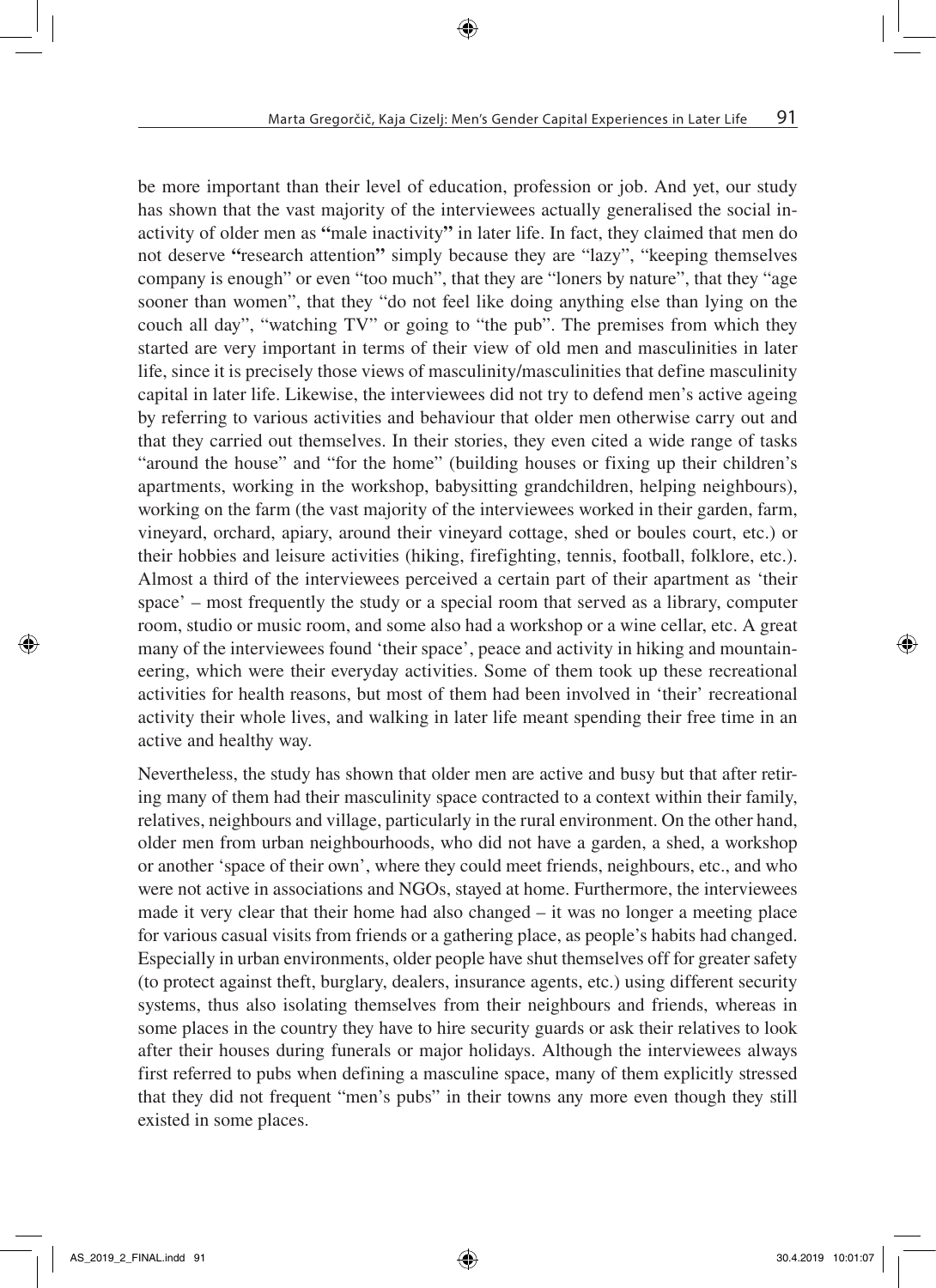#### Denying older women's general activity and the construction of 'otherness'

Only a few interviewees from our study tried to argue in favour of the assumption that older men are also socially active. If they were asked to explain further or clarify, they justified it mainly ideologically, as being self-evident and not needing additional explanation. Secondly, they justified it with the argument of gendered and ethnic differences: by 'attacking' the activity of older women (or denying their activity) as well as by differentiating themselves from immigrants coming from the former Yugoslav republics. In doing so, in the same way as the wider society assigns them an 'otherness' status (Thompson and Langendoerfer, 2016), they also constructed otherness for older women and former migrant workers.

We have to underline once again that only a handful of interviewees argued in favour of an apparent masculine status of the active and the busy. And yet, their views are important and suggestive because they defended them by 'attacking' women's general engagement after retiring in pensioners', charitable, and other civil society and educational activities as well as social life in general. Their views have to be considered also in terms of cohort changes – the lives of women have changed enormously over the last century (Arber et al., 2003) – as well as through the social engagement of older women, which has changed considerably in Slovenia, including in the field of education, seeing as the Slovenian Third Age University, which has been operating for 30 years, is extremely active, widespread and widely attended in Slovenia. A 79-year-old retired primary school teacher from a half-urban environment constructed such a stereotype quite vividly when he answered a question which made no reference whatsoever to men's or women's activity in the following way:

#### A: *And would you say that, because of that, you are sometimes lonely?*

B: Lonely? No way. I'll put it this way. Women are stupid, especially those that are not educated, but all of them go to the Third Age University [laughs]. Either they were in need of studying or something, now they all want to hold a master's degree. I had an excellent teacher, who said to me back then, 'Now you're struggling but when you start working, you'll need something completely different.'

Their attempts to deny 'older women's active life' were also symptomatic, considering that interviewees 'defended' the apparent, although non-existent 'social activity of older men' in the first part of the interview, while in the second part they acknowledged and faced the fact that 'women are everywhere, while men are nowhere'. A 71-year-old retired locksmith from a half-urban environment answered the question, "Would you say that there are differences with respect to role and status between men and women of your generation in your community?" in this way:

> By and large, there's a matriarchy now. Everywhere now, the woman is the man of the house.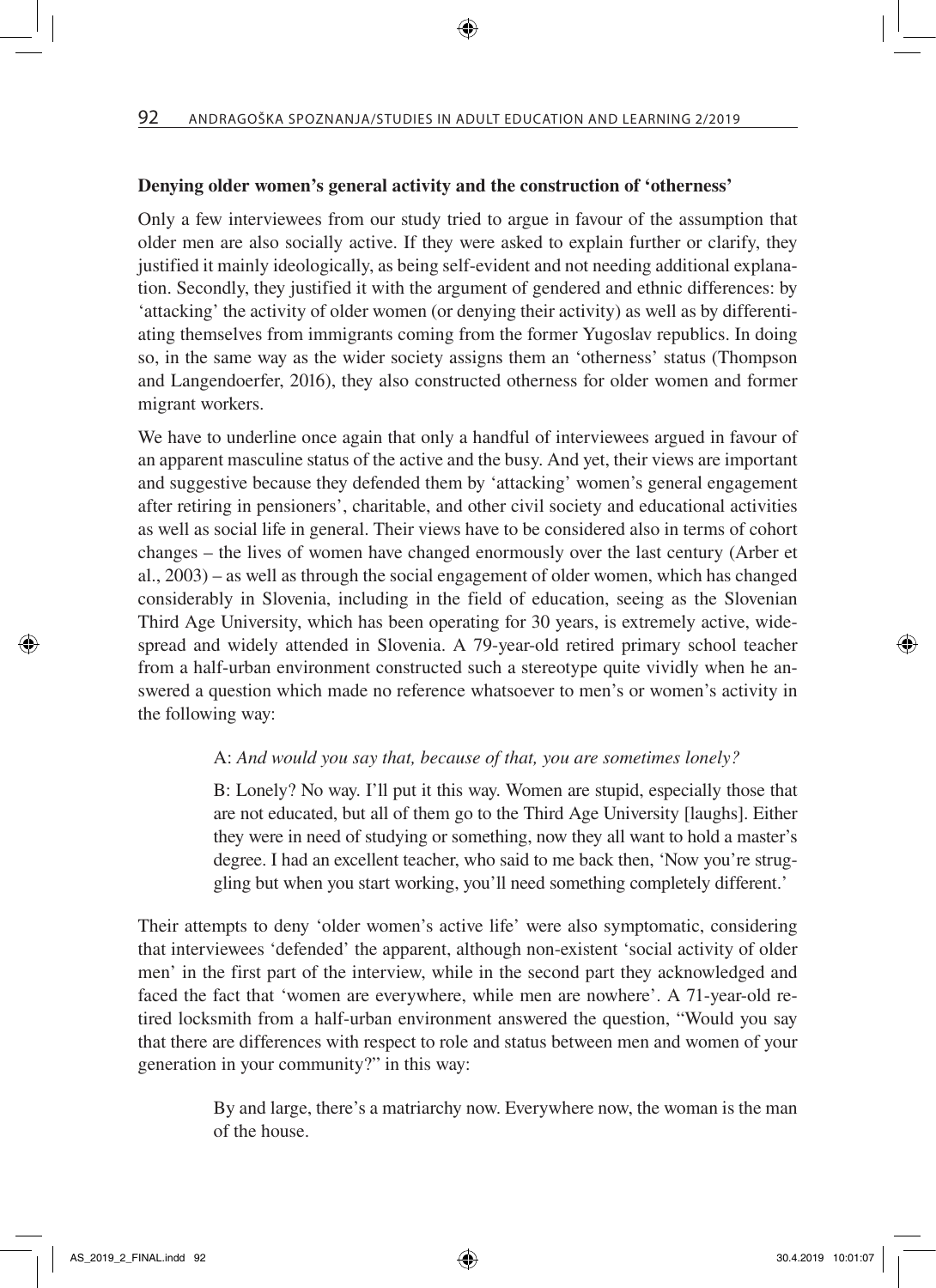The interviewees also justified older men's social inactivity through comparisons with immigrants from the former Yugoslav republics who have lived in Slovenia for 30 years or more. This is displayed in the statement of a 67-year-old retiree with secondary school education, who lived in an urban neighbourhood with the greatest share of immigrants from the former Yugoslav republics and advocated the position that this is not his (Slovenian, masculine) habit:

> Those southerners of ours are much more active when it comes to socialising. You can see the difference there. They socialise a lot, they're in groups all the time. As regards Slovenians, they're more loners, at least that's what I think. They're alone more. They like going solo. I don't need anyone either, because then you have to take him into consideration too. Even if I go hiking, it's not the same if I go alone or with someone, because then I can't do what suits me best. A lot of those little Bosnians of ours have gardens, then they have some garages, and then they gather there, around those garages, and then they criticise what others have done. But they wouldn't do anything themselves.

However, an analysis of the interviews conducted with former immigrants, who were also included in our study, has shown that their social connectedness was not due to their ethnic or cultural differences, attributed to them by their Slovenian-born peers, but mainly because their former status (migrant, refugee) had marked them considerably and they had to endeavour to integrate appropriately into Slovenian society (local contexts) their whole lives, and to bring their wife and children with them, enabling them to have a decent life. As regards social capital, some of them were placed at a substantial disadvantage compared to other older men because their children had resettled in various European countries, while their relatives lived in Croatia or Bosnia, and because of their low pensions, poor health, etc. they were not able to visit them anymore. Additionally, after retiring they struggled to keep in touch with their former co-workers because they used to be employed in traditionally male professions and sectors (construction work, etc.), which were characterised by high labour turnover, frequent company bankruptcies and low salaries, or they were burdened with their past status (Yugoslav military officers, etc.).

### Priceless wife/partner

Our research further outlined very traditional, hegemonic gender identities: the "pricelessness" and "importance" of a wife/partner for older men in later life; they ran the household, managed the finances, took care of their husbands, children and grandchildren, planned how to "survive" the month on low incomes, planned for ageing and the necessary age-related changes in the household, helped the wider family, and on top of that offered support, affinity, and information based on the women's more numerous contacts and wider social networks. The research found that the interviewees have a relatively high level of dependence on women as companions and a strong emotional, social and informational reliance on them, as they can be the "first caregivers" and often also the "first confidantes".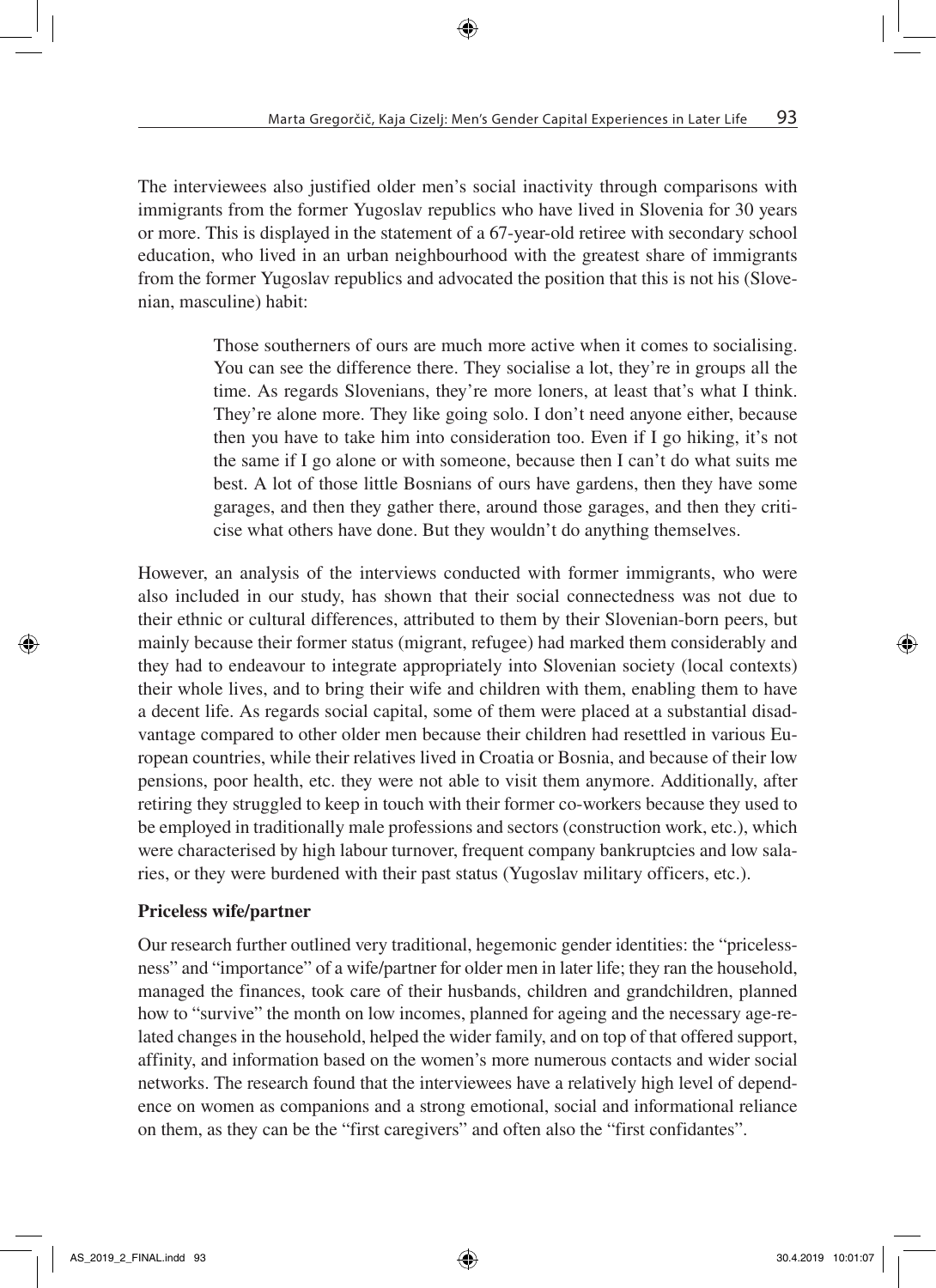The interviewees generally replied to the questions about who they can rely on, who they trust, who provides them with emotional support if they need it or who would help them if they fell ill with "my wife"; "my kind-hearted wife"; "I can only trust my wife"; "The first one is my spouse, it's no secret, that way it's easier for her and for me"; "I can't turn to anyone other than my wife"; or, as a 69-year-old married and very active retiree from a half-urban environment said, "My wife and I support each other in general. Yes, there's no doubt that my wife would be the first one I'd ask for help." Earlier in the interview, he pointed out that he had hidden the seriousness of his health condition from his wife, so the interviewer asked him whether he had confided in anyone else: "No, no [laughs]. A hero to the end!"

Some interviewees thought that it was "inappropriate" to go around and socialise with friends if you have a wife, children and grandchildren at home or that you should also take care of your wider family in later life, primarily because "his wife will take care of him when he falls ill" anyway. This assumption was clearly made by a 62-year-old widower whose wife had died in an accident. He came from a half-urban environment, had a vocational qualification and was still in an employment relationship. Among other things, his statement alludes to the fact that "the pub" is an acceptable, safe, neutral, uncreative space for older men and, as such, accepted or approved as a suitable space also by their partners, whereas creating somewhere else (in the social and public sphere) could fuel mistrust between two partners or even lead to a conflict.

#### A: *Do you think that there are many older men in your community who are not engaged in the life of your community?*

C: Well, certainly there are many of them, certainly there are. Those who still have their partners and family certainly have their lives, are spoiled by their wives and so on. If, for example, they're in poor health or if they have anything else, the woman is the one who takes care of them and so the man automatically doesn't consider going somewhere away from home to create. He may go to the pub and that's it, but in principle such a person stays at home and creates at home. Like I say, you then actually view your life in that way, when you help your children, grandchildren, you teach them, show them some good work, all sorts of skills that you have. If you have a wife, then you don't need to go out, because two spouses are that true connection, while men will be men... Then we already begin getting out of the family community. If I take myself as an individual, since I don't have a wife anymore, I can then seek some company somewhere, I'm also thinking about seeking it. But if a husband and wife are still together, then I wouldn't be thinking about it. Then I'd rather use that time with my partner and for some nice moments with her.

The loss of a wife/partner was the hardest change for elderly men who were subjected to it. They described this experience as "the world falls apart". Their wife had been the planner of all daily activities as well as other plans, "what to do, how to live". It was apparent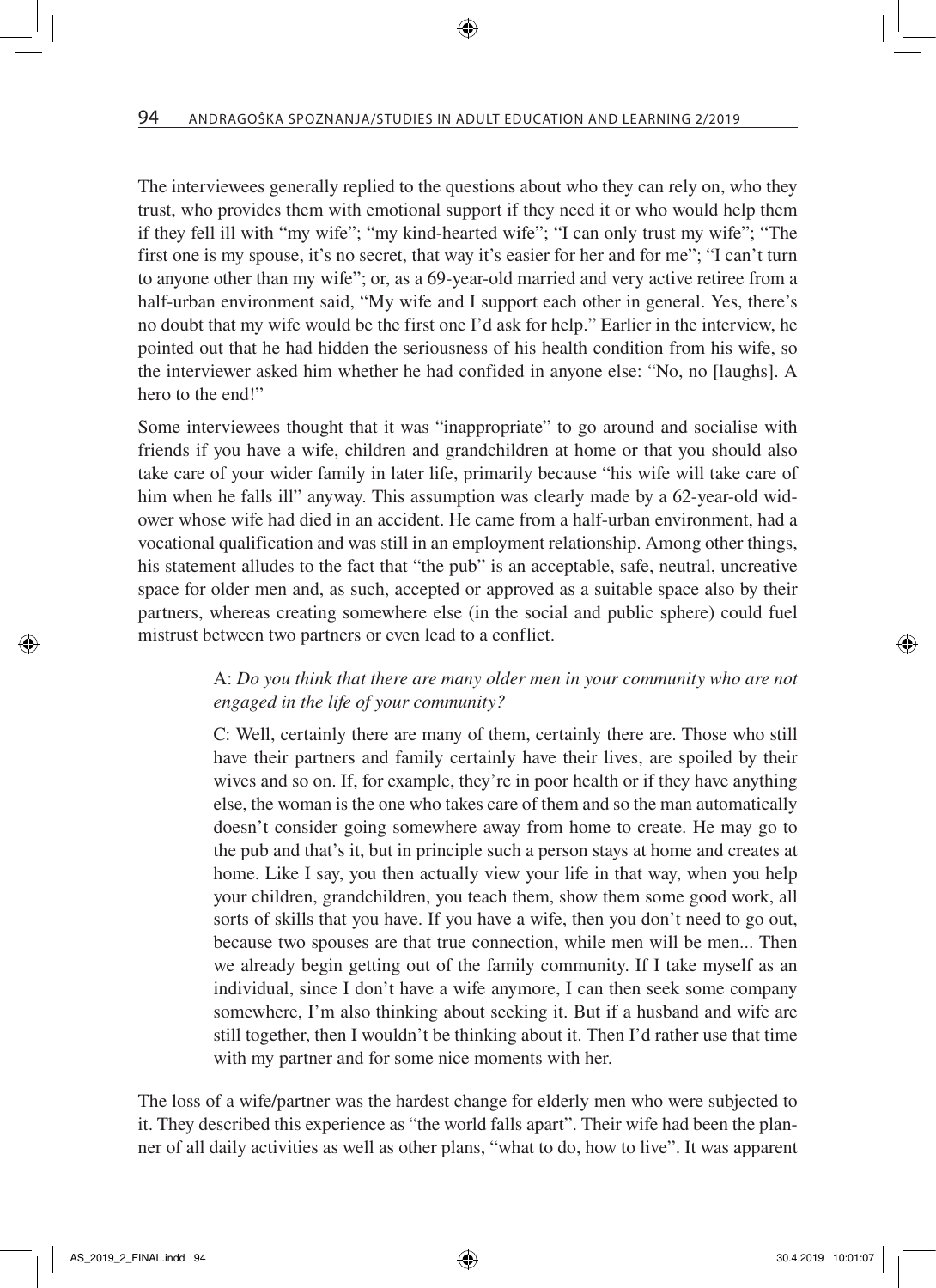that their wives influenced the structuring of the men's activities (they planned holidays, vacations, celebrations, everyday living, etc.). The easiest way to overcome these situations was by working or being active in other ways, which confirms the importance of productivity for men in later life. Some also overcame them with a systematic search for a new woman in their lives, from the point of view of support and care provided to men by women during this life stage, as already found in Gott and Hinchcliff's (2003) study.

In cases where the wives were younger and actively employed, these men assumed many prevailing women's roles or obligations (taking care of the household, babysitting grandchildren, etc.), i.e. feminine capital, without any doubts of going 'against' masculinity. This indicates that some masculinities in later life have already shifted from hegemonic masculinities which used to define past periods of life or that they began redefining with age. The interviewees highly valued family and relied on the help of their children. Due to modern employment, work hours, labour market conditions, and lifestyles, most of the material assistance was still provided by the older generation (financial help, building a house, gardening, babysitting grandchildren, shopping), while the children helped them with information and advice (finding information on the internet, advice on illnesses and other problems). There were also rare cases where financial assistance was offered by children to their parents who had had poorly paid jobs in the past; this assistance was often in the form of home sharing, and the elderly in return took over various (often household) chores and babysat the grandchildren. Moreover, interviewees described accepting help, which from the point of view of hegemonic masculinity represents failure or a defeat of masculinity, with dignity, expressing appreciation and praise for their children.

### Incomplete script for performing masculinity in later life

The preceding sections have already revealed some elements of hegemonic masculinity ("Us men don't give in!"; "A hero to the end!") but at the same time a reconstruction of masculinity into a negative or deviant direction ("lazy", "the pub", "lying around"). The interviewees were reluctant to refer to older men's activity or back it up with examples from their community, association, organisation or group even though half of all the interviewees were actually very active. We have discovered that they had some difficulty in finding positive examples or best practice examples of men's active engagement because they were inhibited by their view of masculinity, which was still perceived within the framework of hegemonic masculinity, but they were nevertheless already rejecting and redefining it, as is demonstrated in this section. First, let us review three statements that allude to hegemonic masculinity. A 64-year-old retired lawyer replied to the question about who provides him with emotional support if he needs it in this way:

> Nobody. I've never thought about that. I solve most things by myself. When I'm faced with a problem, I don't allow any commiseration. I think of the most terrible, worst-case scenario and then I build my defence system. That's my way. Then it's never as terrible as it could be, but it might be. I prepare for the most terrible situation. That's what's stuck with me from my past life.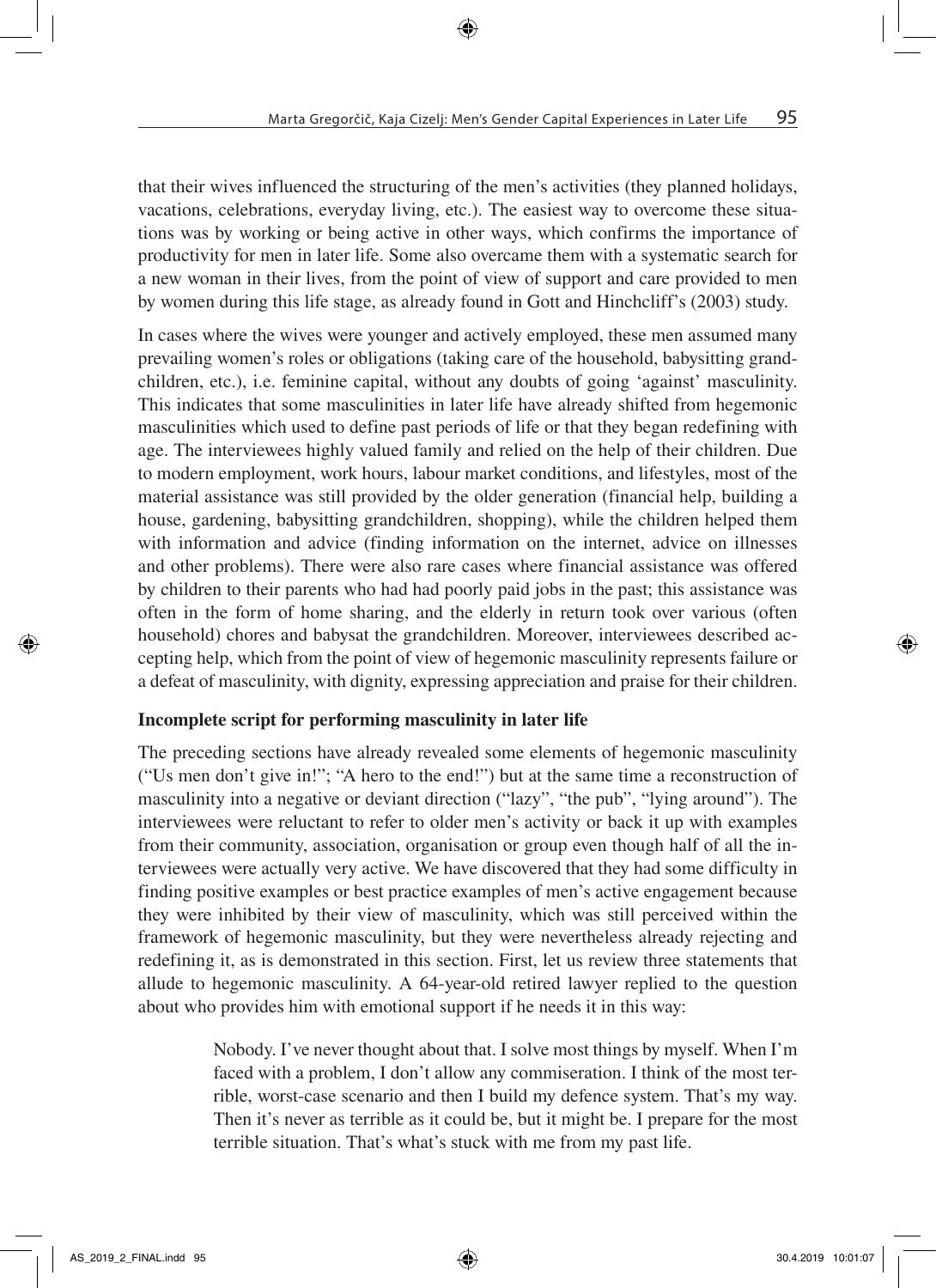When asked whether retiring had implied any stress or whether he had possibly been afraid of retiring, a 69-year-old retiree from a half-urban environment replied:

> No, not at all. Not in the least. For me, retiring was as normal, to put it in layman's terms, as going to the pub for a drink. Absolutely, there was no stress at all.

Moreover, the following significant statement shows the interviewees' strong connection to their fathers' lives, or rather the hegemonic masculinities from over half a century ago with which they had been socialised and had grown up. Even though the vast majority of the interviewees linked the happiest event of their lives to family life (the birth of a child, their wedding, grandchildren, etc.) or to a successful professional life, some of them described certain difficult moments in their lives which had marked them, as the happiest events of their lives. A 69-year-old retired interviewee with a vocational qualification said the following:

> I lived in a very patriarchal family and at that time we greatly respected our parents. At our house, dad was the one who influenced us. If he was in a good mood, we were all in a good mood; if he was in a bad mood, we were all in a bad mood. And the whole family lived together like this. At that time, people weren't going on holidays much. We kept asking him to go for a whole year, but he kept saying no. But when summer came, he said, 'Let's go.' And we went all across Yugoslavia and so we bonded as a family, got to know each other, learned to give things up for each other. When dad was pleased, he lit a cigarette and then that was a celebration for the whole family.

Both the subordination to past hegemonic masculinities as well as the surrender to today's hegemonic masculinities were commonly present among almost all interviewees, but our discourse analysis and content analysis have indicated how the interviewees had already redefined masculinities in later life. Specifically, as established by Thompson (2006), "lived masculinities are negotiated performances that help maintain the gender scripts that are 'out there' in culture, institutions, and in relationships, and reveal relations of dominance and subordination" (p. 634). The interviewees from our research also acted according to what was expected of them – at home, in their families, as well as in their communities and the wider public. In doing so, they often found themselves in conflict with hegemonic masculinities because the only category remaining from Brannon's definition of the 'masculine blueprint' was number (3), to stay strong, silent and calm, which they could also hold on to in later life. Many interviewees were not able to follow the other three categories anymore. Category (1) states to show no weakness and emotional vulnerability; however, mainly due to widowhood, separation from their partners, loneliness, illness, the negative life experiences they had when being forced to retire or upon a company's bankruptcy, due to low pensions, etc., they exposed numerous vulnerabilities, sorrows, fears and anxieties in their stories, which had marked them throughout Some interviewees thought that it was 'inappropriate' to go around and socialise with friends if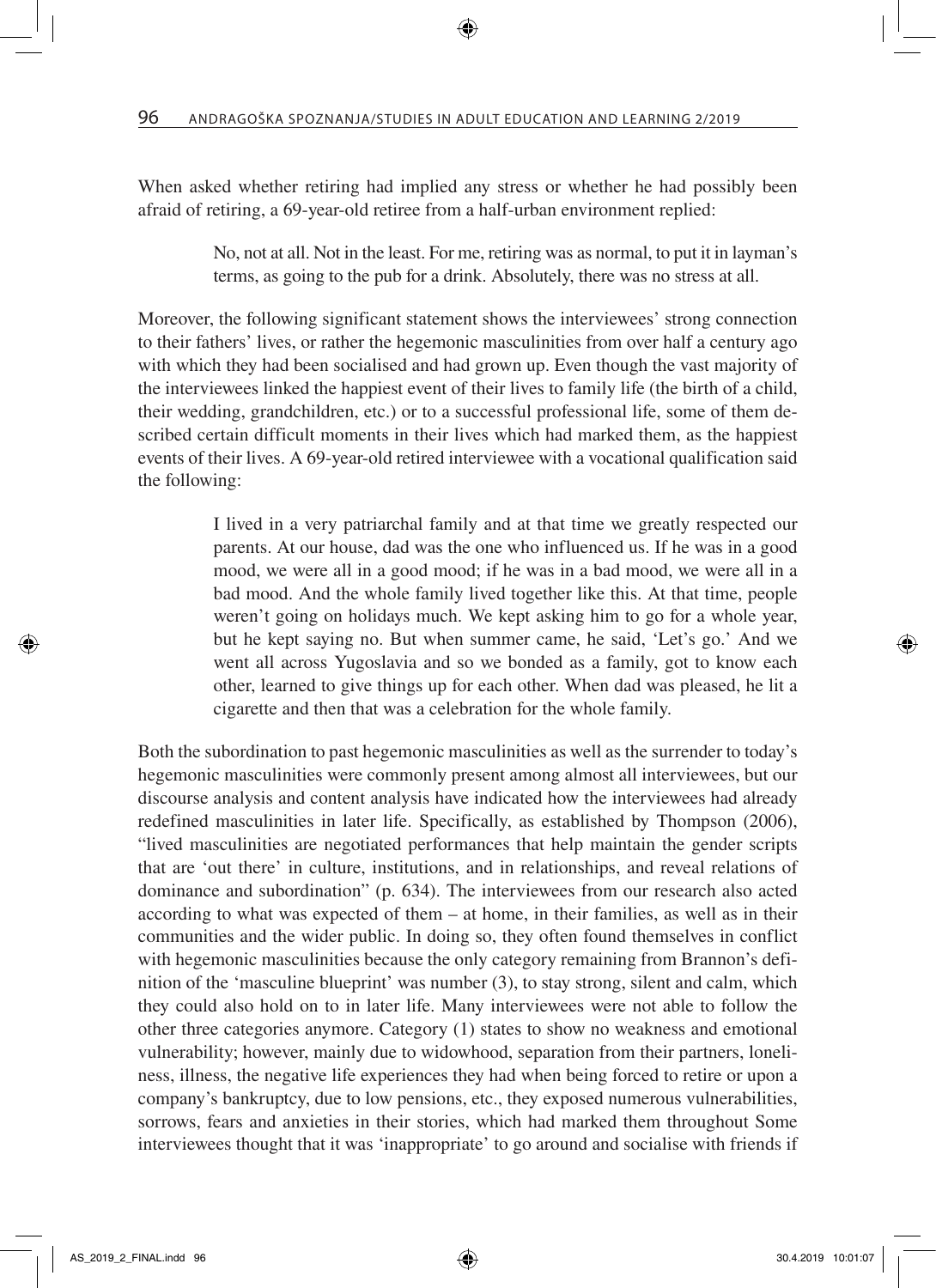you have a wife, children and grandchildren at home or that you should also take care of your wider family in later life, primarily because 'his wife will take care of him when he falls ill' anyway. This assumption was clearly made by a 62-year-old widower whose wife had died in an accident. He came from a half-urban environment, had a vocational qualification and was still in an employment relationship. Among other things, his statement alludes to the fact that 'the pub' is an acceptable, safe, neutral, uncreative space for older men and, as such, accepted or approved as a suitable space also by their partners, whereas creating somewhere else (in the social and public sphere) could fuel mistrust between two partners or even lead to a conflict.

## A: *Do you think that there are many older men in your community who are not engaged in the life of your community?*

D: Well, certainly there are many of them, certainly there are. Those who still have their partners and family certainly have their lives, are spoiled by their wives and so on. If, for example, they're in poor health or if they have anything else, the woman is the one who takes care of them and so the man automatically doesn't consider going somewhere away from home to create. He may go to the pub and that's it, but in principle such a person stays at home and creates at home. Like I say, you then actually view your life in that way, when you help your children, grandchildren, you teach them, show them some good work, all sorts of skills that you have. If you have a wife, then you don't need to go out, because two spouses are that true connection, while men will be men... Then we already begin getting out of the family community. If I take myself as an individual, since I don't have a wife anymore, I can then seek some company somewhere, I'm also thinking about seeking it. But if a husband and wife are still together, then I wouldn't be thinking about it. Then I'd rather use that time with my partner and for some nice moments with her.

The loss of a wife/partner was the hardest change for elderly men who were subjected to it. They described this experience as "the world falls apart". Their wife had been the planner of all daily activities as well as other plans, "what to do, how to live". It was apparent that their wives influenced the structuring of the men's activities (they planned holidays, vacations, celebrations, everyday living, etc.). "The easiest way to overcome these situations and because I'm in poor health she sometimes invites a couple of friends too". Many of them started attending various activities thanks to their partner's encouragement, motivation or even needs and wishes.

### CONCLUSION: RE-DEFINING MASCULINITIES FOR LATER LIFE

As indicated in our research and previous studies, contemporary society offers older men an incomplete script for performing masculinity. "Western masculinity scripts are not designed for older people, and therefore are concluded somewhere before 'old age'"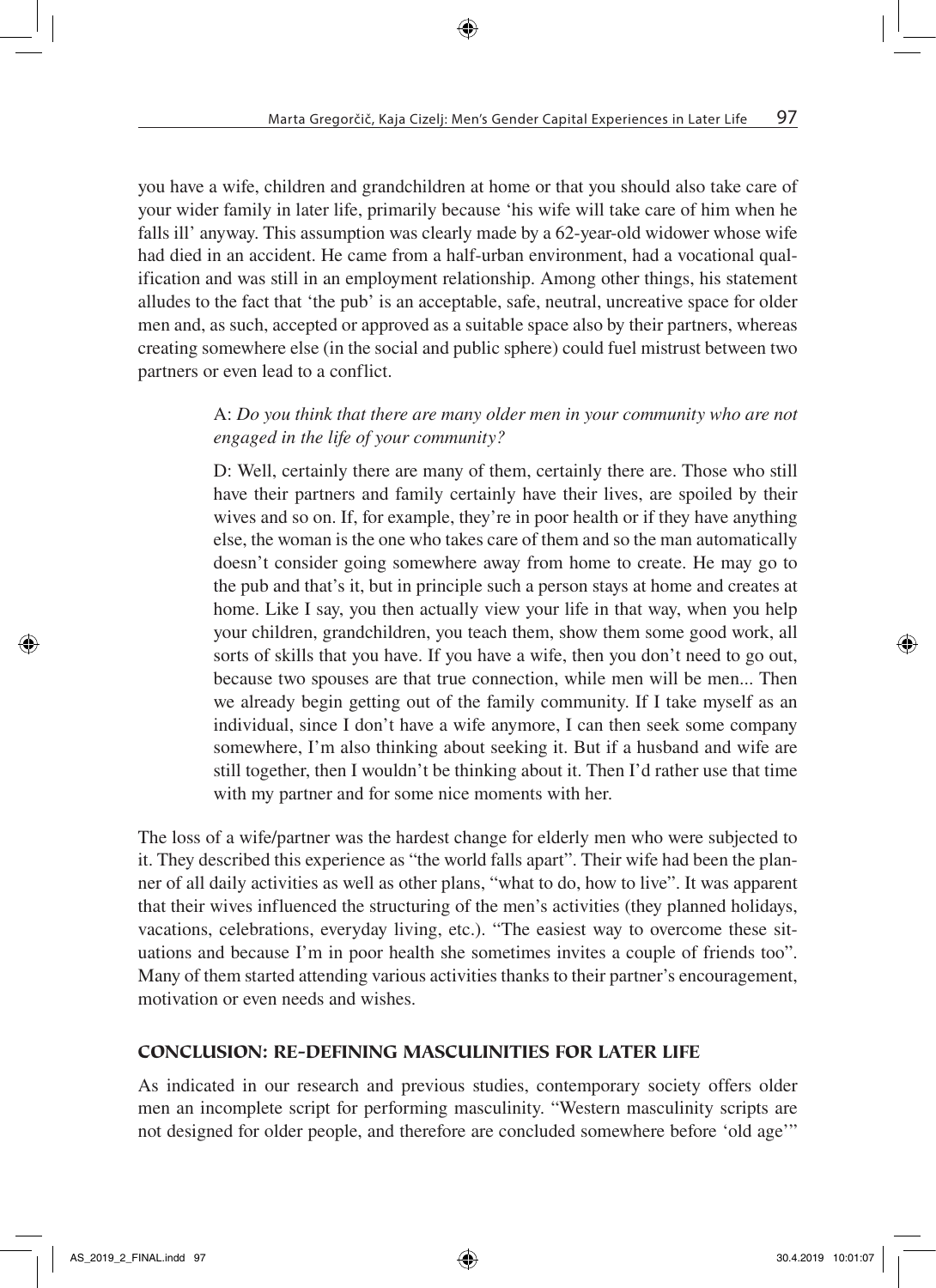(Spector-Mersel, 2006, p. 73). Older men thus lack an alternative to midlife masculine ideals, depriving them of guidelines for being accepted, needed and valued in society, and limiting their ability to fashion effective and culturally respectable identities. Discussion about masculinity has so far been largely focused on hegemonic masculinity, not on the gender capital experience throughout life, including in later life. In the end, studies have often overlooked cohort changes, class distinctions, urban/rural differences, etc.

Our research revealed that interviewees gave up (or even rejected) most of the aspects of hegemonic masculinity, even though it had dominated their childhood and working years. Some changed unhealthy lifestyles (starting with alcoholism) along with exclusively male leisure groups the way they used to be like in clubs, pubs and cafés. However, they were not against other male activities based on productivity, creativity or recreation. On the one hand, they highlighted craftwork and knowledge, and on the other, literary works, rescue campaigns, historical memory (associations preserving the values of the National Liberation Struggle<sup>6</sup>), cultural and sports events and celebrations, neighbours helping neighbours, and household work. In their interviews, they portrayed a different masculinity script which they lived in later life, suggesting a re-definition of the masculine capital in later life.

In this context, they emphasised the need for a different social creative space into which older men could fit, where culture and tradition had a central place. Most often, it was described as an "open space for spontaneous creativity, socializing and games" or as an "open and inclusive space for all generations and genders". Interviewees from both urban and rural areas referred to such a space as a "common area", a "cultural centre" in the sense of sports and cultural institutions like *Sokol* or *Partizan*<sup>7</sup> and similar public cultural institutions, which used to be the centres of culture, sports, creativity, performances and celebrations in local communities and residential districts. Institutions that used to include and integrate all generations, all knowledge, all members of society, etc., hardly exist anymore in Slovenia, and at the same time, only a few villages and towns (such as the ones surrounding Ajdovščina) have community centres that combine their main purpose with culture and the inclusion of older people. The interviewees stated that communities have disintegrated because of the modern way of life and that for a sense of community (for societal purposes), one needs a community space. This space may combine educational as well as practical, cultural, sports, entertainment and professional activities; and last but not least, it must be open and meaningful to all generations, not just older men.

Although this study provided many insights into men's gender capital experiences in later life and supports our bold assumption that gender matters a lot in later life, our capacity to

<sup>6</sup> *Narodnoosvobodilni boj* was the name of the Slovenian liberation movement during the Second World War.

<sup>7</sup> Sokol, founded in 1863, was the first sports association in Slovenia, while Partizan evolved out of Sokol in the time of socialist Yugoslavia. Sokol was modelled on the association in Prague bearing the same name, founded a year earlier. Both associations/institutions were often the central community space in town, providing sports and cultural activities and events for all generations as well as political meetings and other engagements of the community.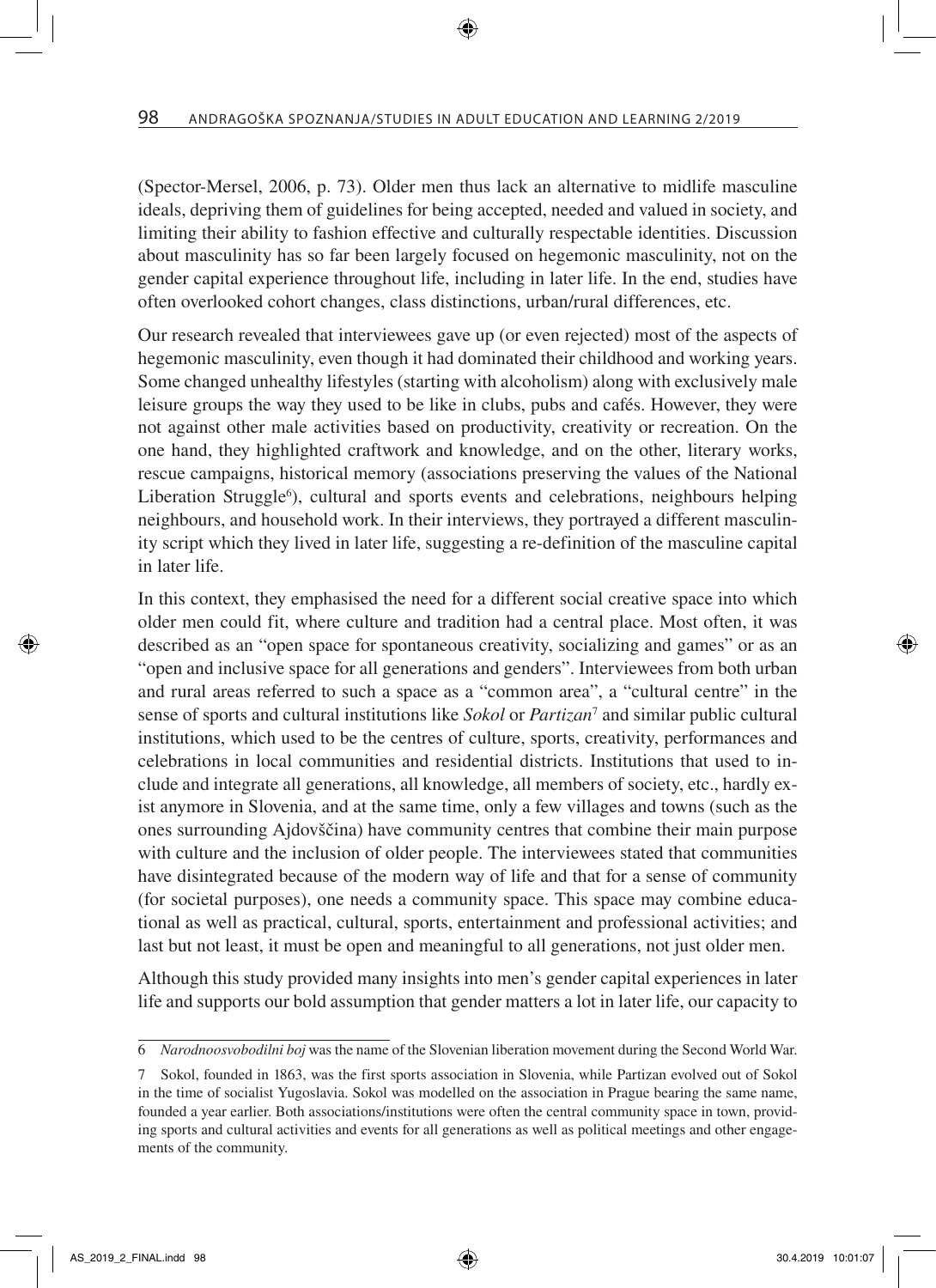draw definitive conclusions on the basis of these findings is clearly limited. However, we gained many insights into how interviewees learnt gender in later life and how they re-defined it through their perceptions, aspirations, needs, understanding and life situations. We have also seen masculinities as relatively enduring sets of normative male practices yet simultaneously as practices that are open to and currently undergoing normative shifts (Golding, 2015; Mackenzie et al., 2017) and how doing gender differently can be advantageous in later life. We have also pointed out the contradictions between the masculinities performed by the interviewees in real life and hegemonic masculinities dominating the discourses and practices in modern societies. Last but not least, we have also shown the contradictions between existing or emerging masculinities in later life on the one hand, and de-gendered theory, which sees men only as the elderly and not as men, on the other. Aged men are both masculine and old, and future studies will have to tackle the challenge of how to understand gender as plural, relational, multidimensional, and deeply contextual (Johnson & Repta, 2012) also in later life.

#### Acknowledgement

The article's results were collected thanks to research project 2016-1-SI01-KA204-021604, *Old Guys Say Yes to Community,* funded by the Erasmus + programme and encompassing the contributions of the interviewees; members of the blended learning training; participants of the focus groups; students and many professionals in the field of education and learning of older adults in Slovenia.

#### **REFERENCES**

- Antonucci, T. C., & Akiyama, H. (1987). An examination of sex differences in social support in mid and late life. *Sex Roles, 17*, 737–749.
- Arber, S., Davidson, K., & Ginn, J. (Eds.) (2003). *Gender and ageing: Changing roles and relationships*. Maidenhead: Open University Press.
- Belle, D. (1987). Gender differences in the social moderators of stress. In R. C. Barnett, L. Biener & G. K. Baruch (Eds.), *Gender and stress* (pp. 257–277). New York: Free Press.
- Bourdieu, P. (1986). The forms of capital. In J. E. Richardson (Ed.), *Handbook of theory and research for the sociology of education* (pp. 2412–58). New York: Greenwood Press.
- Bourdieu, P. (1991). *Language and symbolic power.* Cambridge: Harvard University Press.
- Bourdieu, P. (2005). *The social structures of the economy*. Cambridge: Polity.
- Brannon, R. (1976). The male sex role: Our culture's blueprint of manhood, and what it's done for us lately. In D. David & R. Brannon (Eds.), *The forty-nine percent majority: The male sex role* (pp. 1–45). Reading: Addison-Wesley Publishing Company.
- Bridges, T. S. (2009). Gender capital and male bodybuilders. *Body & Society, 15*, 83–107.
- Carragher, L., & Golding, B. (2015). Older men as learners: Irish men's sheds as an intervention. *Adult Education Quarterly, 65*(2), 152–168.
- Coles, T. (2009). Negotiating the field of masculinity: The production and reproduction of multiple dominant masculinities. *Men and Masculinities*, *12*(1), 30–44.
- Connell, R.W. (1995). *Masculinities*. Berkeley and Los Angeles: University of California Press.
- Connell, R. W., & Messerschmidt, J. W. (2005). Hegemonic masculinity: Rethinking the concept. *Gender & Society*, *19*, 829–859.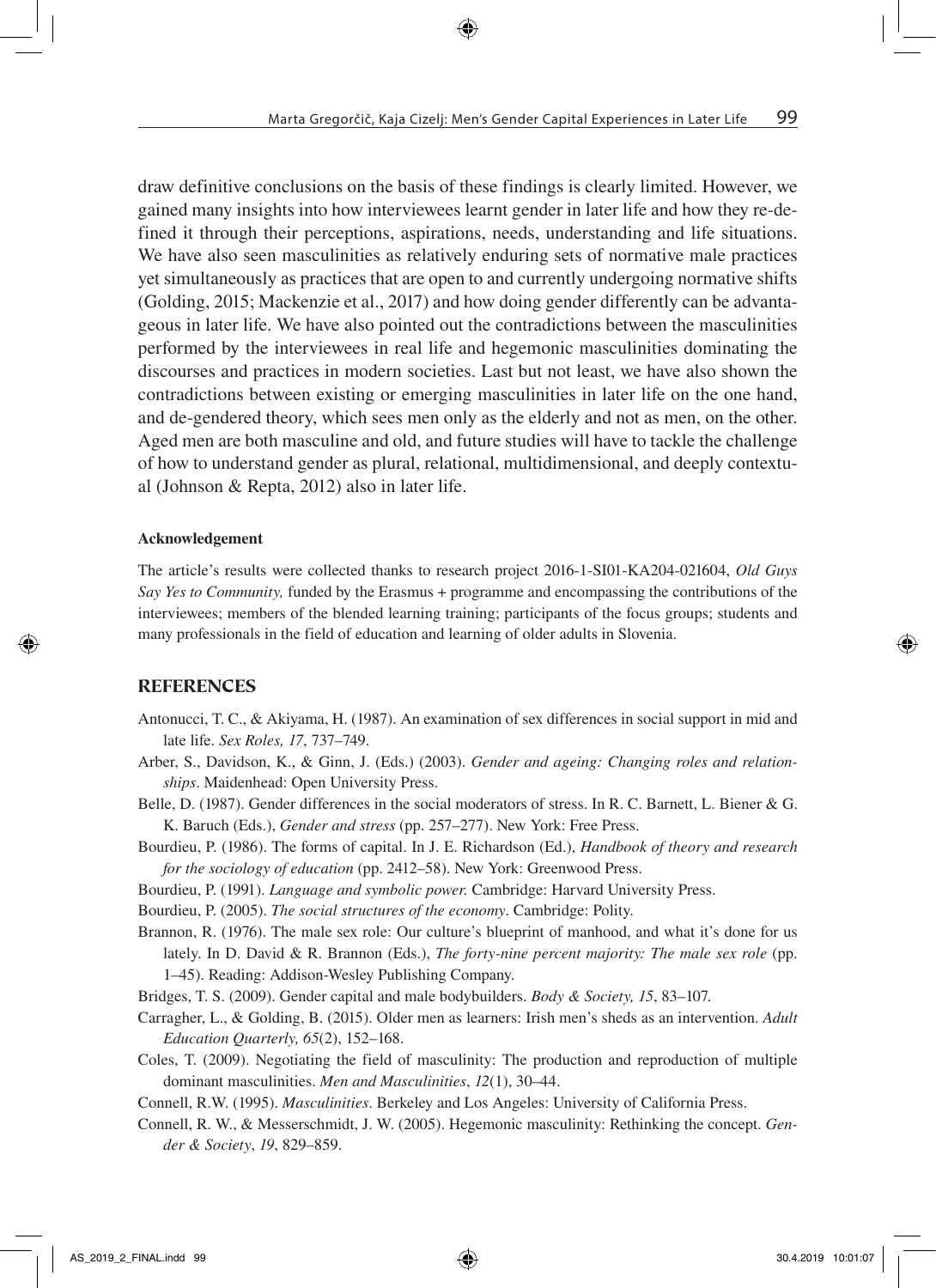Courtenay, W. H. (2000). Construction of masculinity and their influence on men's well-being: A theory of gender and health. *Social Science and Medicine*, *50*, 1385–1401.

Cruikshank, M. (2003). *Learning to be old: Gender, culture and aging*. Lanham: Rowman & Littlefield.

- Davidson, K. (2001). Late life widowhood, selfishness and new partnership choices: A gendered perspective. *Ageing and Society, 21*(3), 279–317.
- Featherstone, M., & Hepworth, M. (2000). Images of ageing. In J. Bond, P. Coleman & S. Peace (Eds.), *Ageing in society: An Introduction to social gerontology* (pp. 304–332). London: Sage.
- Foley, A. (2018). Masculine gendered spaces. *Studies in Adult Education and Learning, 24*(3), 29–38.
- Freud, S. (1964). *An outline of psychoanalysis*. London: Hogarth.
- Gilleard, C., & Higgs, P. (2000). *Cultures of ageing: Self, citizen and the body*. Harlow: Pearson Education.
- Glaser, B. G. (1992). *Basics of grounded theory analysis: Emergence vs. forcing*. Mill Valley: The Sociology Press.
- Gleibs, I. H., Haslam, C., Jones, J. M., Haslam, S. A., McNeill, J., & Connolly, H. (2011). No country for old men? The role of a 'Gentlemen's Club' in promoting social engagement and psychological well-being in residential care. *Aging & Mental Health*, *15*(4), 456–466.
- Golding, B. (Ed.) (2015). *The men's shed movement: The company of men*. Champaign: Common Ground Publishing LLC.
- Golding, B., & Foley, A. (2017). Men and boys: Sharing the skills across generations. *Journal of Intergenerational Relationships, 15*(1), 52–63.
- Gott, M., & Hinchliff, S. (2003). How important is sex in later life? The views of older people. *Social Science* & *Medicine, 56*(8), 1617–1628.
- Gregorčič, M. (2017). Participacija starejših odraslih v praksah skupnosti in v skupnosti prakse. *Andragoška spoznanja*, *23*(3), 35–53.
- Gregorčič, M., Jelenc Krašovec, S., Močilnikar, Š., & Radovan, M. (2018). *Recommendation letters for local community authorities and community organisations in Slovenia*. Retrieved from https:// oldguys.si/recommendation-letters/.
- Huppatz, K. (2012). *Gender capital at work: Intersections of femininity, masculinity, class and occupation*. Houndmills: Palgrave Macmillan.
- Huppatz, K., & Goodwin, S. (2013). Masculinized jobs, feminized jobs and men's 'gender capital' experiences: Understanding occupational segregation in Australia. *Journal of Sociology, 49*, 291–308.
- Johnson, J. L., & Repta, R. (2012). Sex and gender: Beyond the binaries. In J. L. Oliffe & L. Greaves (Eds.), *Designing and conducting gender, sex and health research* (pp. 17–37). Thousand Oaks: Sage.
- Kessler, R. C, McLeod, J. D., & Wethington, E. (1985). The costs of caring: A perspective on the relationship between sex and psychological distress. In I. G. Sarason & B. R. Sarason (Eds.), *Social support: Theory, research and applications* (pp. 491–506). Boston: Martinus Nijhoff.
- Mackenzie, C. S., Roger, K., Robertson, S., Oliffe, J. L., Nurmi, M. A., & Urquhart, J. (2017). Counter and complicit masculine discourse among Men's Shed members. *American Journal of Men's Health, 11*(4), 1224–1236.
- McCall, L. (1992). Does gender fit? Bourdieu, feminism, and the concepts of social order. *Theory and Society, 21*, 837–867.
- Reynolds, K. A., Mackenzie, C. S., Medved, M., & Roger, K. (2015). The experiences of older male adults throughout their environment in community programme for men. *Aging & Society, 35*, 531–551.
- Ryle, R. (2018). *Questioning gender. A sociological exploration*. Thousand Oaks: Sage.